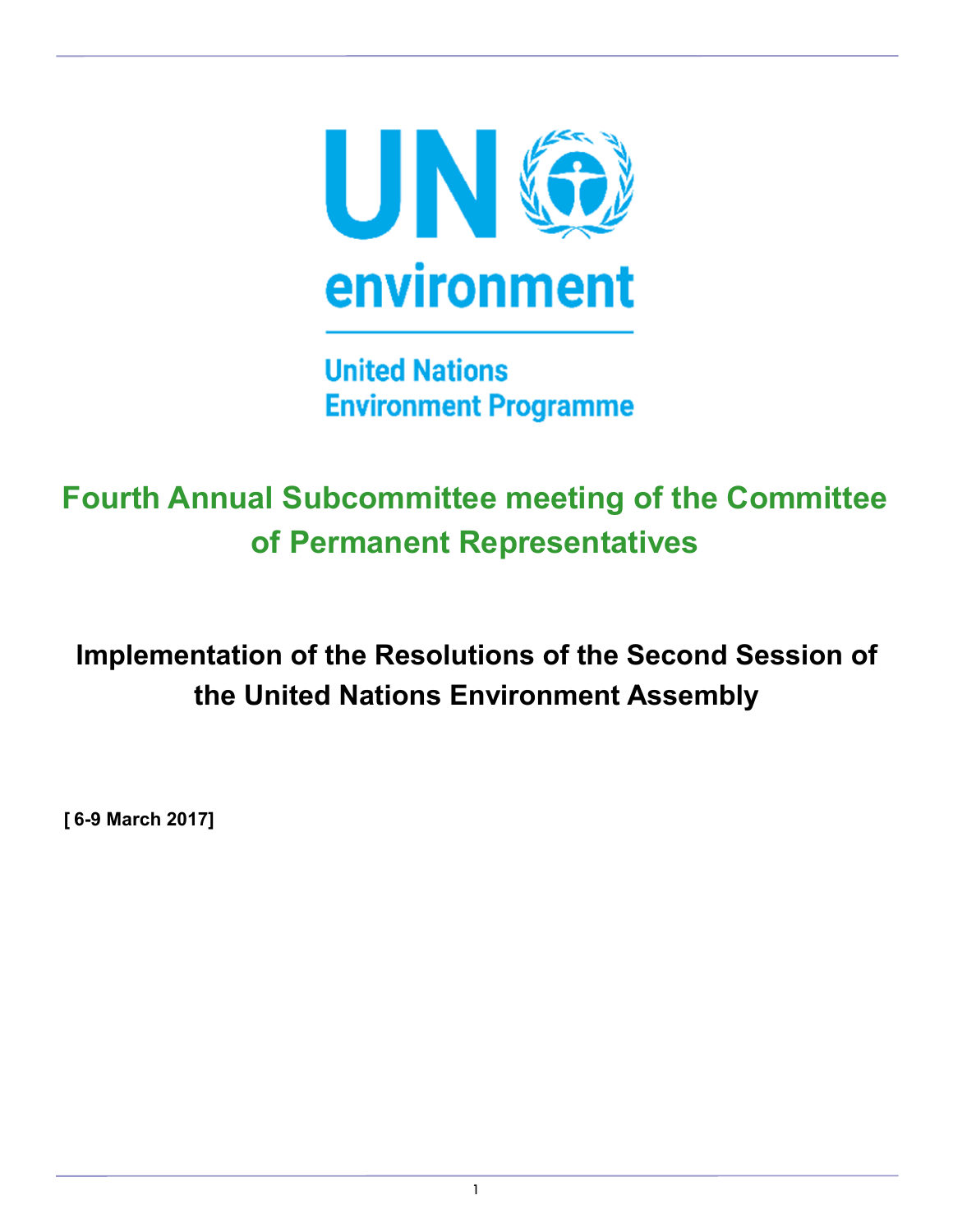This background document has been prepared drawing inspiration on the ideal notion of a pollution free planet. *A pollution free planet would be 'a planet without indirect or direct alteration of the biological, thermal, physical or radioactive properties of any medium in such a way as to create a hazard or potential hazard to human health or to the health, safety or welfare of any living species (einote)*

> **UN Environment, Governance Affairs Office**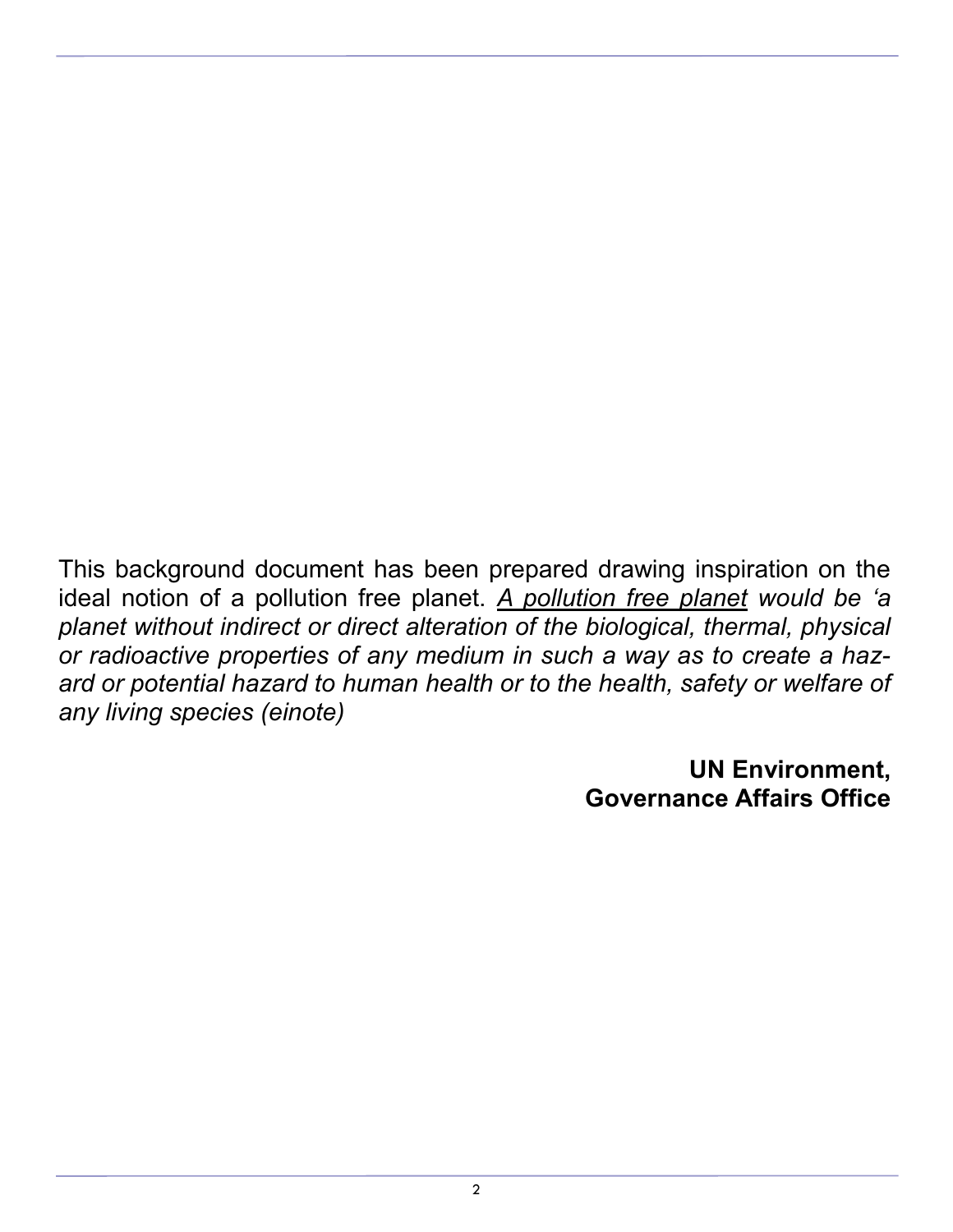### **Major themes covered by the Assembly**

The second session of the United Nations Environment Assembly, which took place in Nairobi on 23 – 27 May 2016, under the theme "Delivering on the Environmental Dimension of the 2030 Agenda," adopted 25 resolutions that address twelve specific themes. These included: implementing the Paris Agreement, promoting sustainable consumption and production, food waste, safeguarding ecosystems, combating illegal trade in wildlife, advancing natural capital management, mainstreaming biodiversity, monitoring and preserving air quality, protecting the environment in areas of conflict, preventing marine litter, and promoting sound management of chemicals and waste (See Annex 1 for the full list of resolutions).

UN Environment operates under seven thematic priorities: climate change; disasters and conflicts; ecosystem management; environmental governance; chemicals, waste and air quality; resource efficiency; and environment under review. Plans have been developed to implement the 25 resolutions within these thematic areas.

This report is organized by these thematic priorities, with a section on resolutions that fall outside of the themes. It summarizes the key facets of each resolution and shows the links to the Sustainable Development Goals and other major international commitments. A summary of the implementation plan, initial progress, intended partners, and challenges is provided for each resolution.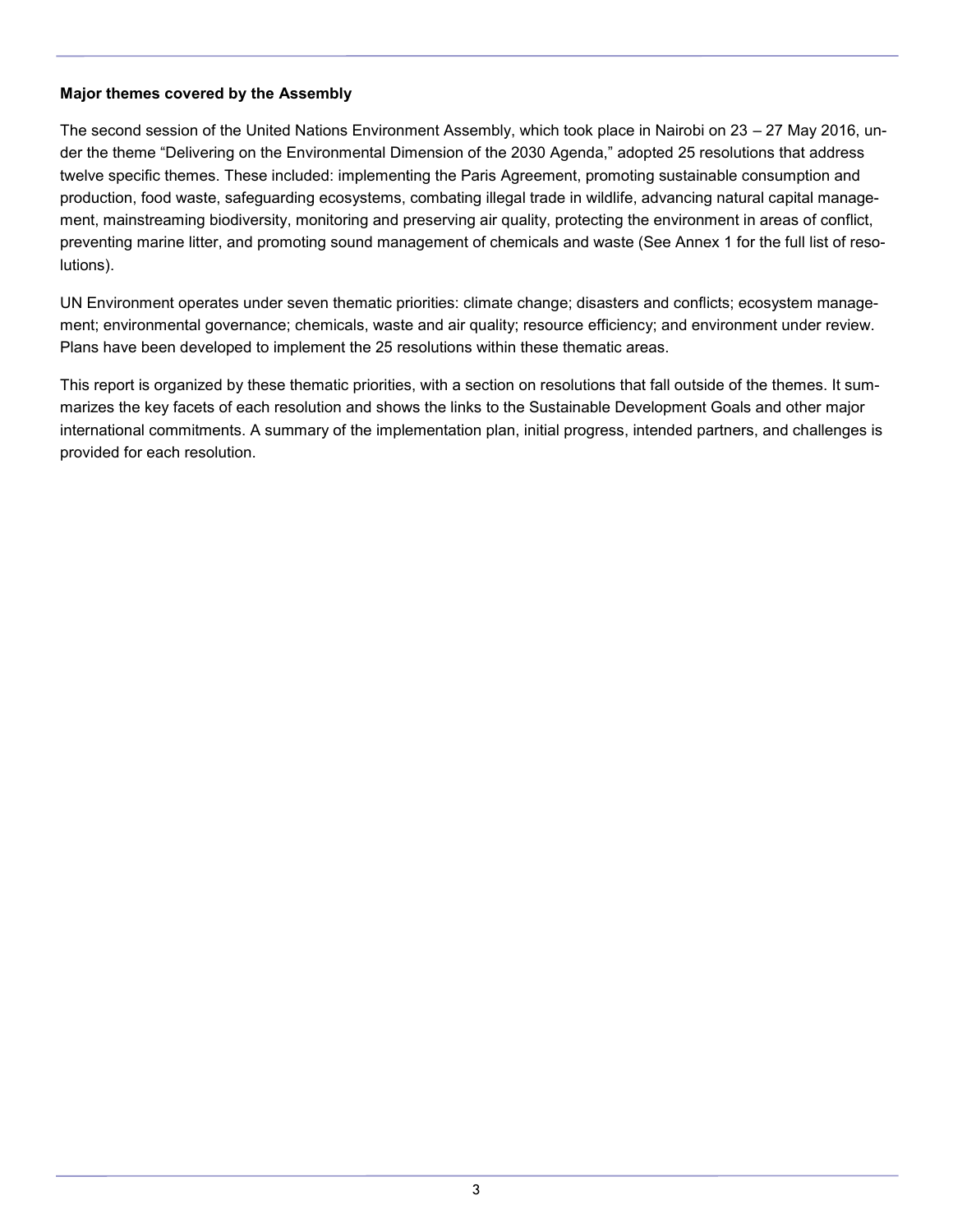

In the resolution on "**Supporting the Paris Agreement**" (2/6), the Assembly asks the UN Environment Executive Director to contribute to the implementation of the pre-2020 global efforts to address climate change. This is to be done by, *inter alia*: strengthening efforts in education, training, public awareness, public participation, public access to information and cooperation.

Also by reinforcing and stepping-up UN Environment's participation in partnership programmes and initiatives, and strengthening collaboration between UN Environment and other relevant stakeholders; and accelerating support to countries for building national readiness capacity to implement the Paris Agreement and to access finance and technology.

It also calls for strengthened support for the Intergovernmental Panel on Climate Change and for contributions to global climate-change related assessments. This resolution addresses SDG 13 on climate change directly, but is linked to the majority of the goals in that the achievement of sustainable development is severely undermined if climate change is not adequately tackled.

Member States highlighted the adoption of the Paris Agreement, the 2030 Agenda, and the Addis Ababa Action Agenda. They also took note of the Sendai Framework for Disaster and Risk Reduction, and acknowledged that the United Nations Framework Convention on Climate Change is the main international, intergovernmental forum for negotiating the global response to climate change and that the global nature of climate change calls for international cooperation while avoiding duplication of work.

# [2/6] Overall Assessment: On track Issues facing implementation

### Implementation Plan

- UN Environment will:
	- i) Support and expand the Global Universities Partnership on Environment and Sustainability (GUPES) network of universities with the view of integrating climate change into their curricula;
	- ii) Develop guidance and training materials on inclusion of climate change into their curricula;
	- iii) Integrate climate change education, training, public awareness, public participation, access to information and cooperation into its projects and programmes; iv) Engage with UNFCCC secretariat and active partners in this focus area.
	-
- UN Environment is a full and active member of the UN Alliance on Climate Change Education, Training and Public Awareness and will explore new partnerships on education, training on climate change, etc.
- UN Environment has identified a set of post-Paris CoP21 priorities, which are incremental to the existing Programme of Work and are seen as a bridge to the new MTS which include: (i) National Determined Contribution (NDC) analysis and support; (ii) NDC - Capacity Building for Transparency, Measuring and Reporting; (iii) Pre-2020 action; non-state actors; and taking forward the Global Climate Agenda.
- The implementation of these priorities will be supported by new research, policy and analytical work such as emission and adaptation gap reports, tracking and communicating NDC implementation through UN Environment LIVE, analysis of what it will take to reach 1.5 °C etc. These priorities will be implemented in partnerships with relevant organizations and institutions are expected to increase.
- Designing an Intergovernmental Panel on Climate Change library facility to support the sixth Assessment Report, including a knowledge repository for the Intergovernmental Panel on Climate Change as a component of the UN Environment's Knowledge and Research Centre.
- Will continue supporting the development to the Gap Reports (Emissions and Adaptation gap) and integrated assessment of short-lived climate pollutants in the Asia and the Pacific region. Will finalize the scope, structure, outline and implementation plan for the Emission Gap Report for 2017.

- To have a substantial impact on global knowledge and capacity with regards to climate change, education and training, components will need to be mainstreamed across UN Environment's portfolio of projects. This requires the strong participation of country partners as well as support from the financial mechanisms. As such, more remains to be done in terms of building political will for climate change education, training, awareness raising and public participation.
- Additional resources are needed to accelerate the transition from INDC to NDC implementation.
- Need to identify resources required to take the joint collaboration on the IPCC library facility forward and start fundraising for such resources.
- Funding yet to be secured for the emission gap report and the subsidiary assessment of impacts of the Kigali Amendment

### Main Partners

- UN Alliance on climate Change Education;
- Member States Universities,
- (GUPES),
- UNFCCC secretariat.
	- UNDP,
- **WRI**
- Member States,
- NDC partnership,
- CTCN partners,
- CCAC partners,
- SE4ALL,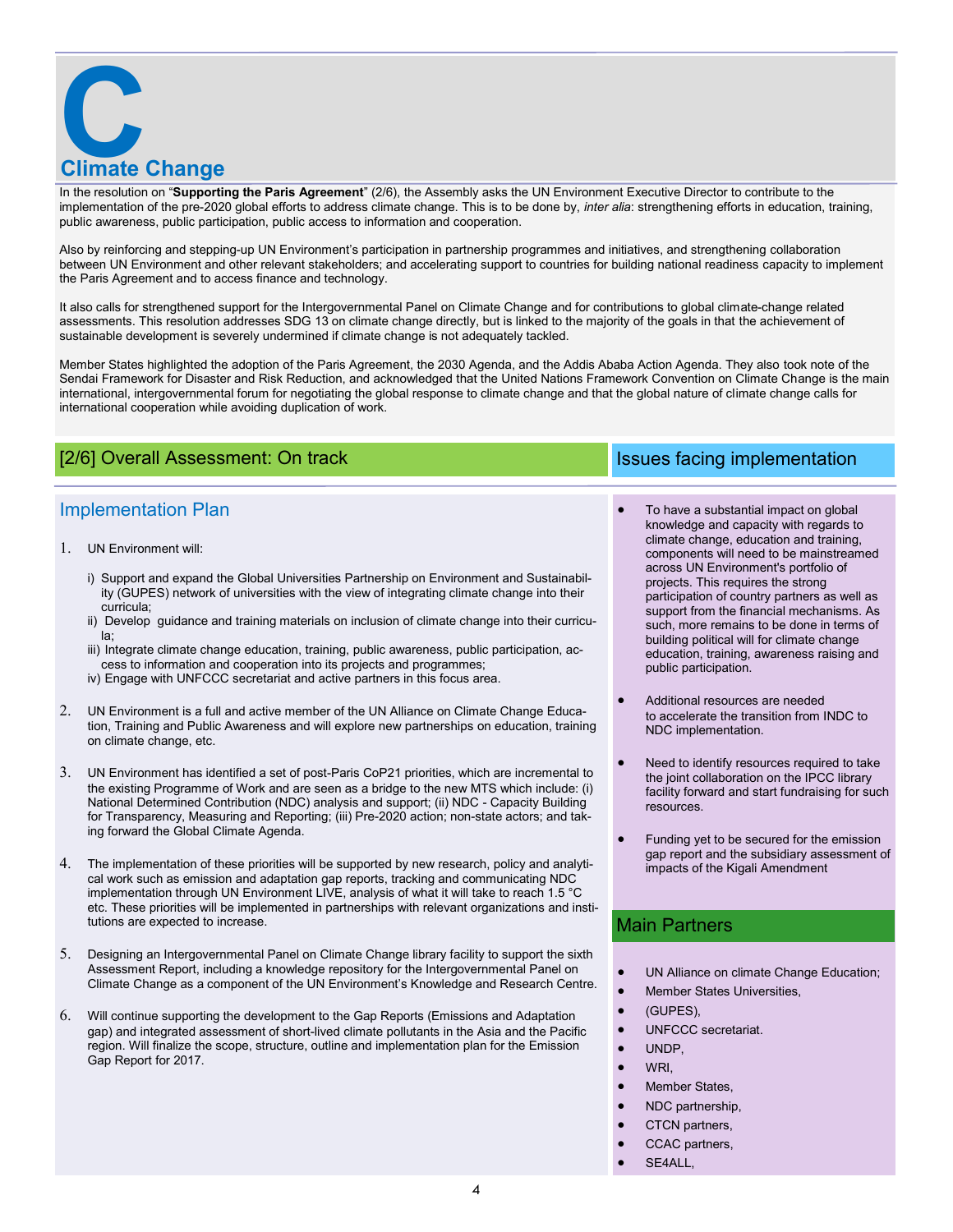### Update on progress

- 1. UN Environment co-organized with other members of the UN alliance on Climate Change Education, Training and Public Awareness, a side event held at COP22 on "climate change education for all. An action plan on ensuring the effective participation of indigenous peoples in UN Environment's climate change education work was developed. At the request of the Subsidiary Body for Implementation a submission was made on the 5th Doha Dialogue on climate change education, which will be held in May 2017 during SBI 46.
- 2. To match the scale of the global climate change mitigation challenge and enable systematic, focused capacity development to deliver REDD+ on the ground, UN Environment developed the REDD+ Academy. Regional and national learning sessions have already provided training to over 400 national stakeholders in basic design and implementation elements of REDD+.
- 3. UN Environment has reviewed the portfolio of GCF projects under development to provide country partners with guidance on how climate change education, training and public awareness could be included in project proposals. Thus far a request for the inclusion of a climate change education component has been received from the Government of Mozambique while discussions continue with the governments of Guinea and Mongolia.
- 4. UN Environment continues to support countries transition from the INDC-NDC. The support consists of the development of their NDC implementation readiness plans for Nationally Determined Contributions implementation; and identification of optimal institutional arrangements for coordinating the implementation of NDCs.
- Building on the GEF support, UN Environment is also developing a new UN Environment-NDC Implementation Support Programme.
- 6. UN Environment and the UNFCCC Secretariat have agreed to work together to provide the necessary support to a group of partner countries to advance the implementation of Paris Agreement. The objective of the collaboration is to transform nationally determined contributions into implementation plans consisting of a portfolio of concrete actions, programmes, and projects which demonstrate the links between climate and development goals. Both agencies have agreed to establish a joint UN Environment and UN Climate Secretariat task team to move from ideas to action starting with the identification of the countries and potential partners.
- 8. UN Environment is playing a leading role within the UN's Climate Resilience Initiative known as A2R. This initiative addresses three key aspects of adaptation: establishing early warning - early action systems; extending climate risk transfer and social protection mechanisms; and strengthening the shift to climate resilient development pathways.
- UN Environment has made good progress in supporting countries advance the National Adaptation Plans. 30 countries (LDCs and non-LDCs) have been supported so far with 2 countries having received support from GEF (Rwanda) and GCF (Nepal).
- 10. UN Environment is working with UN agencies in drafting a UN Strategic Approach on Climate Change as mandated by the Chef Executives Board.
- 11. UN Environment is supporting 15 countries in getting ready to access Green Climate Fund in collaboration with WRI, UNDP and GCF. To date, out of the total 68 requesting countries, requests for technology support have been completed in 9 countries, the design of technology assistance is ongoing in 27 countries, with 23 countries in implementation phase.
- 12. Work is ongoing on the design of the Intergovernmental Panel on Climate Change library facility.
- 13. Substantial support was provided to the Emissions Gap Assessment 2016 including the assessment design, development and outreach. The assessment report was successfully launched in time for the Conference of Parties in November 2016.
- 14. The scope, structure, outline and implementation plan for the Emissions Gap Assessment 2017 is being discussed. The scope, structure, outline and implementation plan for the integrated assessment of short-lived climate pollutants in the Asia and the Pacific region agreed. The assessment is now at the implementation stage.
- Sub-national climate action hub.
- Global Alliance for Buildings,
- Green Climate Fund,
- Global Environment Facility,
- UN Environment collaborating center;
- **Governments**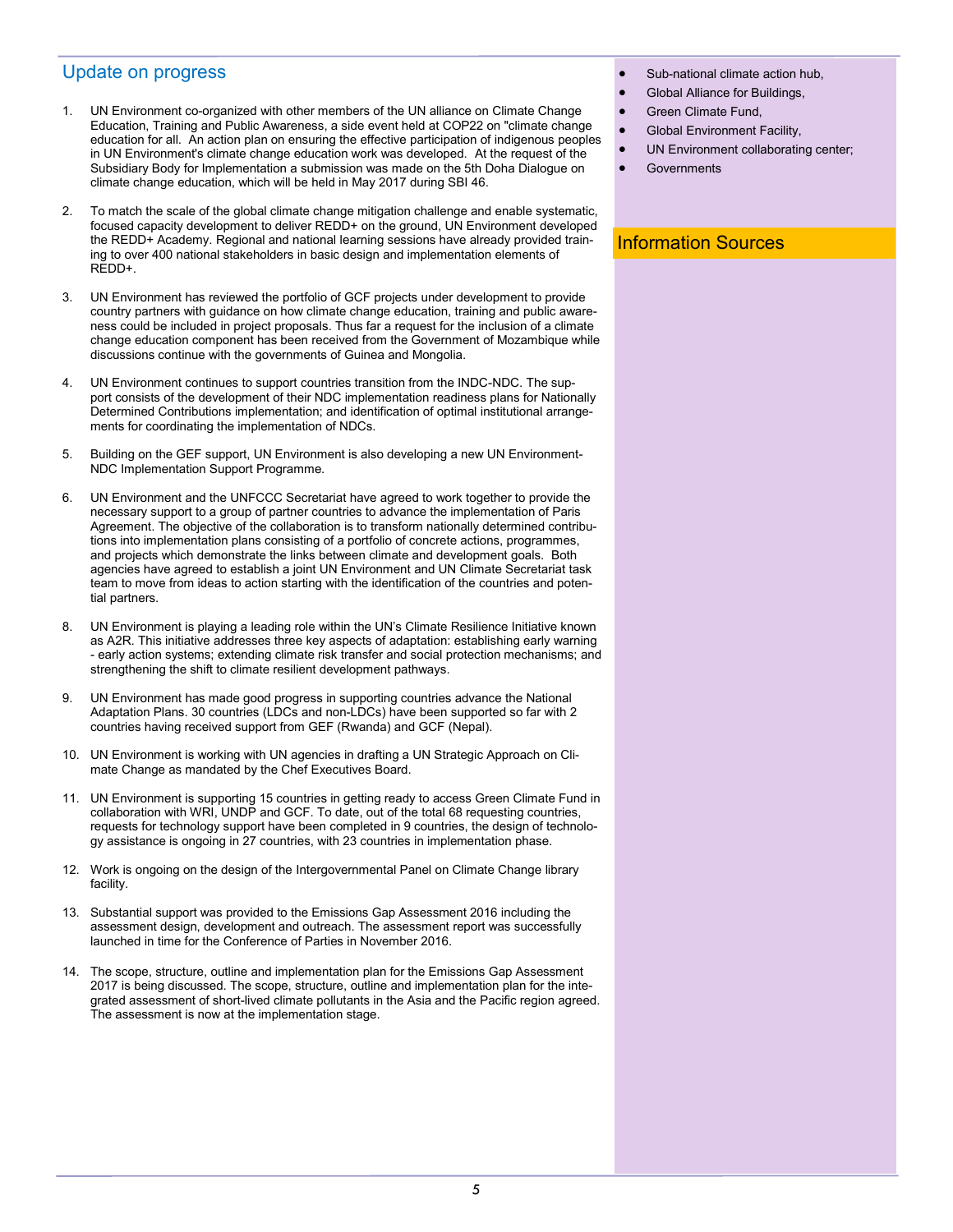# **Disasters and Conflicts**

The resolution on "Protection of the environment in areas affected by armed conflict" (2/15) is a significant step showing widespread recognition among Member States of the damage conflict causes to the environment and the need to better protect the environment during times of armed conflict. Of the Sustainable Development Goals, none specifically covers the need to better protect the environment before, during or after armed conflict. However, insecurity, and armed conflict and its aftermath, are key factors that influence the delivery of sustainable development targets UN Environment is encouraged to work with a range of stakeholders, including civil society, to continue providing enhanced assistance to countries affected by conflict, and in the post-conflict phase through post-crisis assessment and recovery.

UN Environment is also called on to provide assistance to countries hosting United Nations Educational, Scientific and Cultural Organization Natural World Heritage Sites; and to continue to interact with the International Law Commission by, among other things, providing relevant information to the Commission at its request in support of its work on this issue.

## [2/15] Overall Assessment: on track Issues facing implementation

### Implementation Plan

- 1. Extend offers of support to the International Law Commission and UNESCO, developing joint work if appropriate and requested.
- 2. Conduct awareness raising events on importance of environmental protection in conflict zones.
- 3. Continue providing support to countries affected by the environmental impacts of armed conflict.

### Update on progress

- 1. On-going work to address the environmental causes and consequences of conflict and providing assistance to countries affected by armed conflict and the unintended collateral impact of human displacement.
- 2. Supported the Special Rapporteur on the Protection of the Environment in the preparation and presentation of her third report, presented to the Commission in July 2016 (available here: [http://legal.un.org/docs/?symbol=A/CN.4/700\).](http://legal.un.org/docs/?symbol=A/CN.4/700)
- 3. Partnering with Environmental Law Institute, Columbia University and the University of California Irvine, and others to develop a massive open online course on environmental peacebuilding. Partnering with Environmental Law Institute, Columbia University and the University of California Irvine, and others to develop a Massive Open Online Course on environmental peace-building.
- 4. Participated in UNESCO consultations over summer and fall 2016 and provided input on "Role of the United Nations in the promotion of peace: past, present and future perspectives" (to be published).
- 5. On World Heritage Sites and the impacts of conflict specifically, the proposed ILC draft principles on protection of the environment in relation to armed conflicts features two draft principles on the importance of protecting "areas of major environmental and cultural importance" (available in the 2016 ILC Report at pages 323-327).
- 6. Links to work on environmental crime (see section on resolution on illegal trade in wildlife).

Financial and staffing challenges

### Main Partners

- International Law Commission and the United Nations Educational,
- Scientific and Cultural Organization,
- Interpol,
- Department of Political Affairs,
- Office for the Coordination of Humanitarian Affairs and others

### Information Sources

 [http://legal.un.org/docs/?symbol=A/](http://legal.un.org/docs/?symbol=A/CN.4/700) [CN.4/700](http://legal.un.org/docs/?symbol=A/CN.4/700)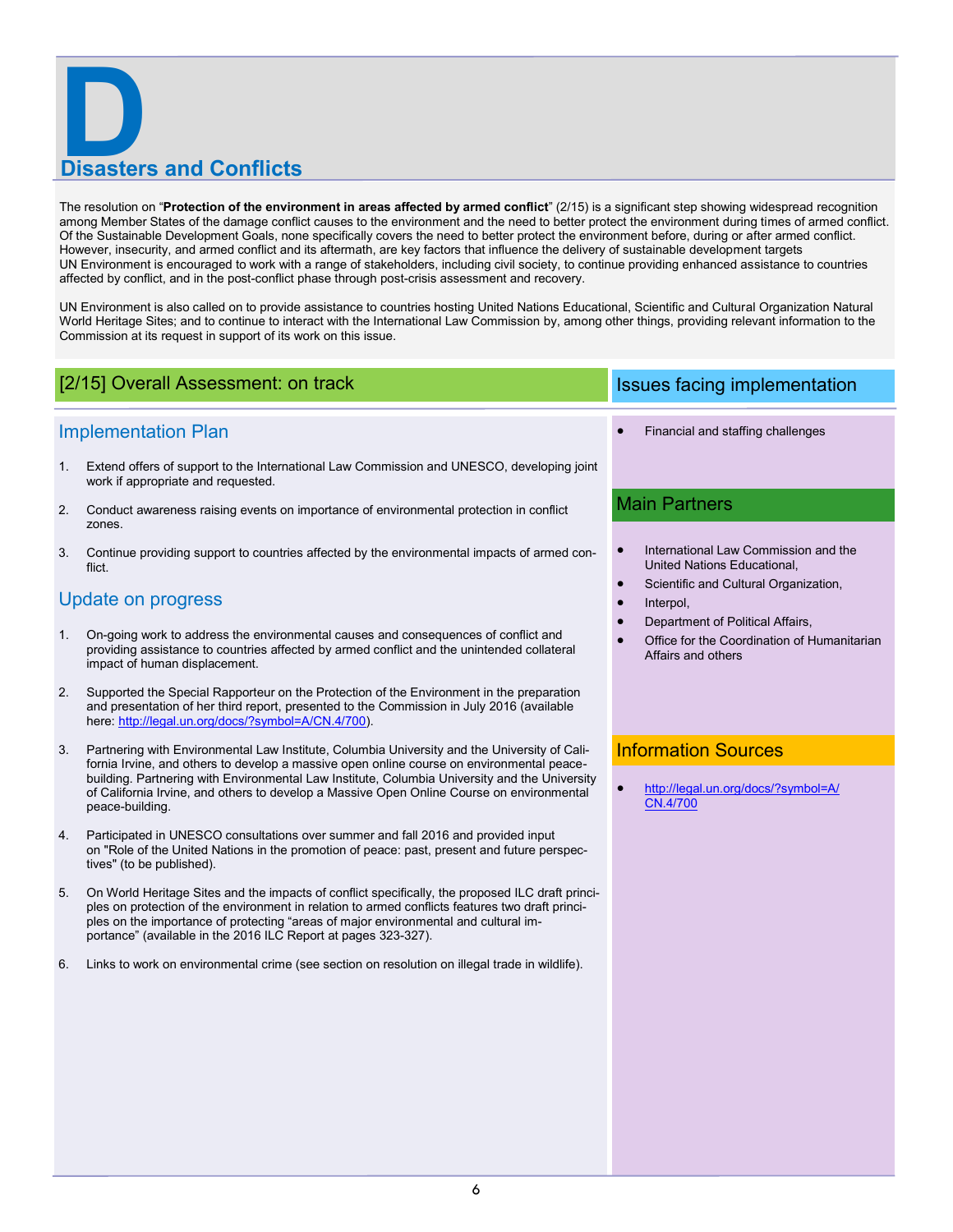# **Example 26 Management**

The Resolution on "**Investing in human capacity for sustainable development, through environmental education and training**" (2/3) requests the Executive Director continue to provide technical assistance and capacity building through access to environmental education, training and capacity -building opportunities, including increased capacity development to help Member States to integrate the environmental dimension into their relevant curricula. It also asks the Executive Director to promote cooperation and interaction between UN Environment and the higher education community in mainstreaming environment and sustainability across education and training and enhance cooperation with UN bodies and other international institutions for better implementation of the Global Action Programme on Education for Sustainable Development.

This resolution is linked to the SDG 4.7, which is focused on ensuring that all learners acquire the knowledge and skills needed to promote sustainable development, including, among others, through education for sustainable development and sustainable lifestyles, human rights, gender equality, promotion of a culture of peace and non-violence, global citizenship and appreciation of cultural diversity and of culture's contribution to sustainable development by 2030.

# [2/3] Overall Assessment: on track Issues facing implementation

### Implementation Plan

- 1. Continue to support and expand the [Global Universities Partnership on Environment for Sus](http://gupes.org/index.php?classid=3234)[tainability](http://gupes.org/index.php?classid=3234) network of universities.
- 2. Explore new partnerships including with the private sector on training, and the Multilateral Environmental Agreements secretariats on education, etc. 1.
- 3. Ensure that massive open online courses and other education materials developed by UN Environment and partners are coordinated, screened for quality, and supported by accompanying material to expand the reach and scope and improve cost-effectiveness.

# Update on progress

- 1. Components on environmental education have been included in a number of projects under development in countries such as the Maldives, Mongolia, Mozambique, Guinea and South Sudan. Support is being offered to other countries on a demand-driven basis.
- 2. In strengthening university engagement, a strategic planning meeting was held with leaders from the UN Environment-led Global Universities Partnership. This meeting identified a number of priority actions that will be further elaborated and implemented over the coming years.
- 3. National engagement has been strengthened with the launch of the Morocco Green University Network aimed at enhancing campus sustainability, promoting strengthened curricula and supporting the role of universities in the achievement of the Sustainable Development Goals in the Kingdom of Morocco.

 Financial challenges - whilst some staff costs are covered by the Environment Trust Fund, additional funding will be needed to ensure full implementation.

### Main Partners

- UN Environment's Science Division and Communications Division;
- United Nations Institute for Training and Research;
- United Nations University;
- United Nations Educational Scientific and Cultural Organization; and
- United Nations Human Settlements Programme.

## Information Sources

 [Global Universities Partnership on](http://gupes.org/index.php?classid=3234)  [Environment for Sustainability](http://gupes.org/index.php?classid=3234)

Three resolutions focused on the marine environment: "**oceans and seas**" (2/10), "**marine plastic litter and micro-plastics**" (2/11) and "**sustainable coral reefs management**" (2/11). Collectively these resolutions address effective conservation of marine and coastal zones and the contribution to achieving SDG 14 through the regional seas conventions and other Multilateral Environmental Agreements.

Along with calling upon both UN member states and various regional agencies to take steps toward implementing the oceans-related Sustainable Development Goals and related targets in Goal 14 in particular and the Strategic Plan for Biodiversity 2011–2020 and its Aichi targets, the resolution on **Oceans and Seas** urges UN Environment to continue its efforts in support of the General Assembly-led process of reaching an international, legallybinding instrument on marine biodiversity in areas beyond national jurisdiction.

The planned agreement is to fall under the existing UN Convention on the Law of the Sea. The issue of how to govern marine biodiversity beyond their national jurisdiction has long proven difficult to navigate, including how such a global deal will operate given other regional efforts in this area.

Other provisions of the resolution include encouraging Member States to designate and actively manage marine protected areas along with advocating for the contracting parties to existing regional seas conventions to consider the possibility of increasing the regional coverage.

Member States also ask UN Environment to step up its work, including through its Regional Seas Programme, on assisting countries and regions in the application of the ecosystem approach to managing the marine and coastal environment, including through enabling inter-sectoral cooperation in integrated coastal zone management and marine spatial planning.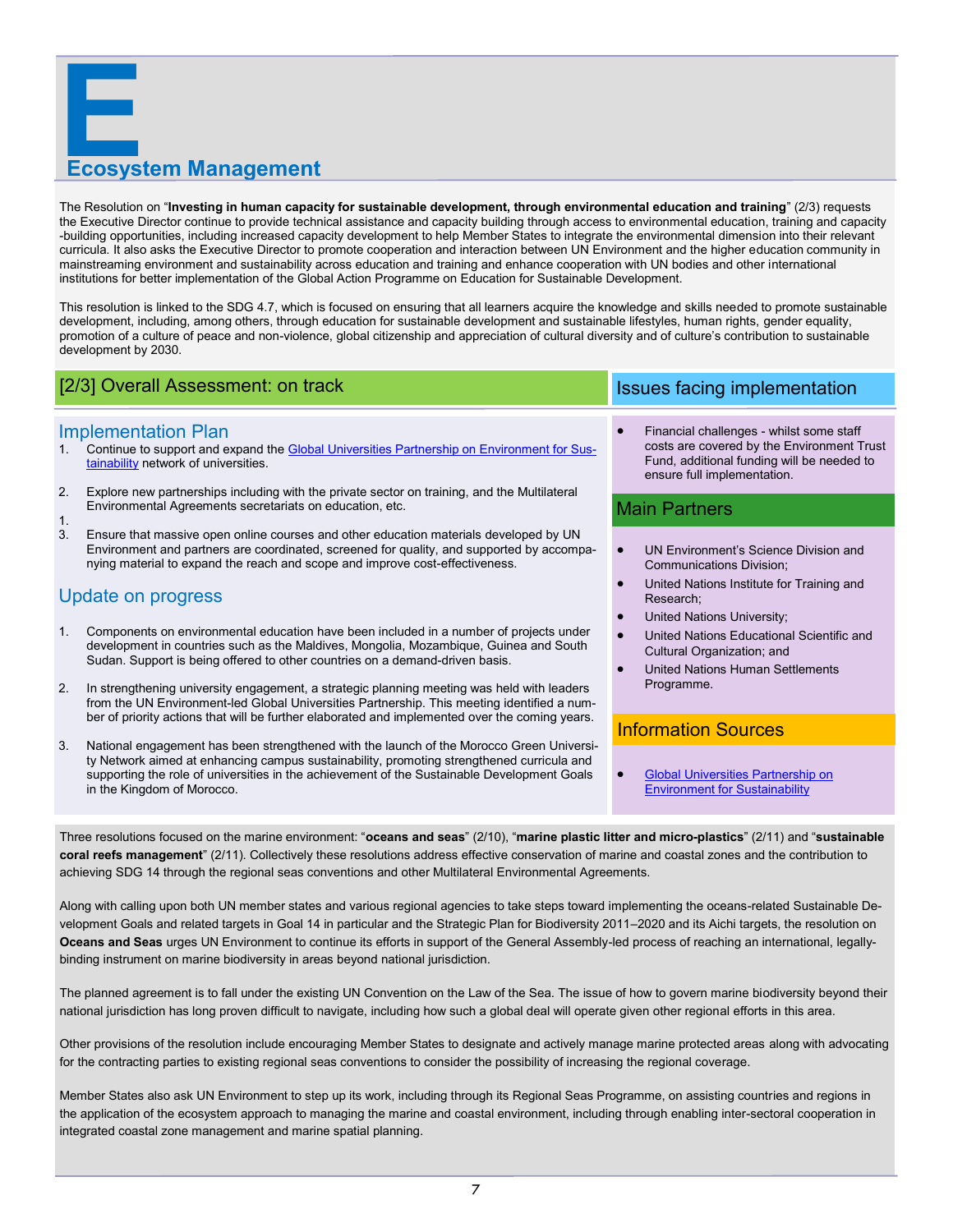## [2/10] Overall Assessment: on track Issues facing implementation

### Implementation Plan

- 1. UN Environment is moving towards the implementation of the Regional Seas Directions.
- 2. Synergies discussion will be organized between UN Environment and key conventions, e.g. on Biological Diversity, Migratory Species and the International Whaling Commission and Basel Convention.
- 3. Will continue participation in UN-Ocean, and the Advisory Panel for the Fiji-led Conference through convening and participation in the informal working groups, including submission of an official paper to the Prepcom and main conference. A side event on the regional seas to be organized.
- 4. Implementation of the MOU with FAO, International Maritime Organization, UNESCO, World Maritime University, International Atomic Energy Agency
- 5. Collaboration in International Coral Reef Initiative and Global Coral Reef Monitoring Network. Collaboration with CBD (MSP, mainstreaming and marine debris), CMS (marine debris and connectivity) and IWC (marine debris)
- 6. Regional coordination mechanisms of SDG14 implementation (under the EC project) Marine Spatial Planning guidelines to be published; MSP experience sharing platform possibly combined with Blue Solution platform ICZM and governance work
- 7. Ecosystem based Management pilot activities (Mekong Delta); MSP pilots (Western Indian Ocean, Adriatic, West Africa).
- 8. Marine Protected Area governance work is being developed
- 9. GCRP: exchange of tools and approaches for coral reef planning and management (e.g. replication of Green Fins, regional approach to GCRMN reporting, economic instruments)
- 10. Sharing of climate change resilience data and planning tools through coral reef theme on UN Environment-Live.
- 11. Implementation of the MOU between UN Environment and FAO.
- 12. Implementation of the blue carbon project manual Ocean acidification monitoring
- 13. Internal process for review of the 2011 strategy to be started

### Update on progress

- 1. Cooperated with the CBD secretariat and FAO in the organisation of the global dialogue between Regional Seas programmes and Regional Fisheries Bodies in September 2016 to discuss cooperation for the implementation of Aichi Targets and SDGs relevant to Oceans.
- 2. Assisted Secretariat of the Pacific Regional Environment Programme and Secretariats in running joint Pacific CBD and CITES pre-COP to prepare pacific delegations for CITES and CBD COPs.
- 3. The SPREP Council (19-22 September 2016) endorsed oceans as underlying focus of UN Environment –SPREP partnership.
- 4. Sustainable ocean initiative regional capacity development workshop was organised for the south pacific Apia, 31 October to 4 November 2016.
- 5. Discussion is ongoing on the cooperation between the regional seas and CMS daughter agreements.
- 6. Committed as part of the Pacific Ocean Alliance to assist Pacific Delegations in preparations for the SDG 14 Conference. Formed "Blue Team" with SPREP to work on environmental dimension and prepare topical pacific briefs and communications materials for pacific island delegations.
- 7. In several regions, cooperation between regional seas conventions and action plans and regional fisheries bodies are ongoing for the purpose of Aichi Target and SDG reporting and implementation.

 Some funding has been secured but additional funding is required to fulling implement the resolution

### Main Partners

### Internally:

- Science division on assessment related activities;
- Law Division on regional seas governance issues and
- Economy Division on private public partnership.

### External partners:

- UNESCO-IOC,
- FAO,
- IMO,
- GRID Arendal.
- Biodiversity-related conventions.

Ongoing partnerships such as:

- Global Change Research Program,
- Global Partnership on Marine Litter, Global Partnership on Nutrient
- Management, Global Wastewater Initiative,
- Global Programme of Action,
- Regional Seas,
- 10YFP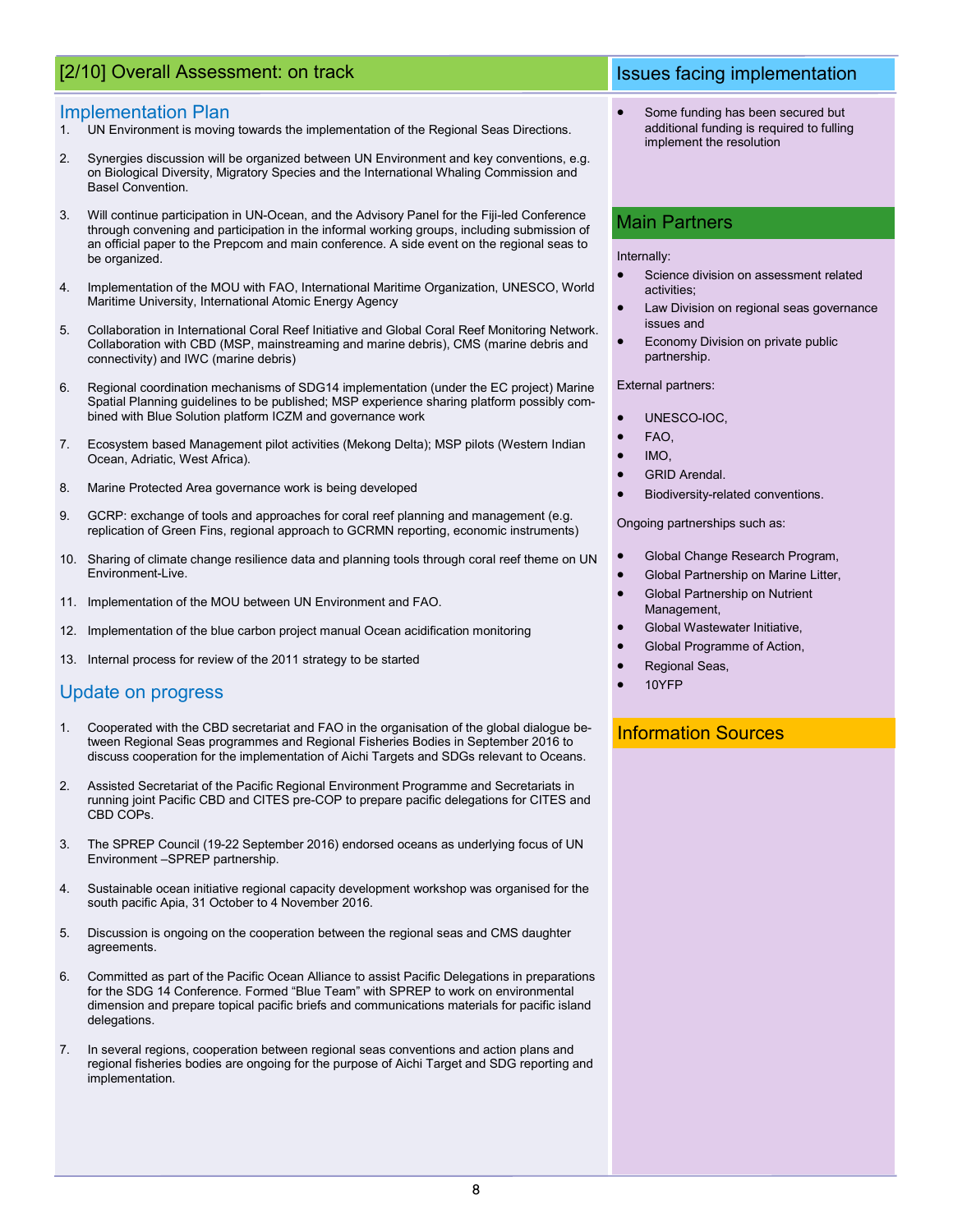| 8. | The Regional Seas Indicator Working Group conducted an exercise for aligning the regional<br>seas indicators with SDGs. The Group also carried out alignment of the regional goals and<br>targets with SDGs and Aichi Biodiversity Targets. A new project supported by European<br>Commission was initiated to develop guidance on area-based management and governance<br>arrangements to support implementation of ocean-related Sustainable Development Goals. | <b>Information Sources</b><br><b>Marine Plastic Debris and Microplastics:</b><br>$\bullet$<br>Global lessons and research to inspire |
|----|-------------------------------------------------------------------------------------------------------------------------------------------------------------------------------------------------------------------------------------------------------------------------------------------------------------------------------------------------------------------------------------------------------------------------------------------------------------------|--------------------------------------------------------------------------------------------------------------------------------------|
| 9. | Provided inputs to the Secretary-General's background note for the preparatory meeting of<br>the United Nations Conference to Support the Implementation of Sustainable Development<br>Goal 14, through co-convening or participation in Informal Preparatory Working Groups                                                                                                                                                                                      | action and guide policy                                                                                                              |
|    | 10. Regional Organization for the Protection of the Marine Environment started the development<br>of a Regional Ecosystem-based Management Strategy for the ROPME Sea Area. Capacity<br>building effort on marine spatial planning has been developed and included in the Blue Solu-<br>tion.                                                                                                                                                                     |                                                                                                                                      |
|    | 11. A pilot activity on ecosystem-based management in Mekong Delta is ongoing. Analysis Is<br>being made on the practical experiences of area-based management measures including<br>integrated coastal zone management and marine spatial planning.                                                                                                                                                                                                              |                                                                                                                                      |
|    | 12. New training course, "Blue Planning in Practice", has been launched to support coastal man-<br>agement for sustainable development.                                                                                                                                                                                                                                                                                                                           |                                                                                                                                      |
|    | 13. A global online knowledge platform, 'PANORAMA' has been launched by UN Environment,<br>GIZ and IUCN providing practical solutions to marine and coastal management.                                                                                                                                                                                                                                                                                           |                                                                                                                                      |
|    | 14. Marine spatial planning pilot activities are under preparation for Western Indian Ocean, and<br>Adriatic Sea.                                                                                                                                                                                                                                                                                                                                                 |                                                                                                                                      |
|    | 15. Published Pacific Regional EIA Guidelines with SPREP through ACP MEAs Capacity Building<br>Project.                                                                                                                                                                                                                                                                                                                                                           |                                                                                                                                      |
|    | 16. A project is being prepared to develop an MPA toolbox.                                                                                                                                                                                                                                                                                                                                                                                                        |                                                                                                                                      |
|    | 17. A number of donor funded and GEF funded projects are under implementation on develop-<br>ment of MPA management capacity. Guidance document on MPA governance is under finali-<br>sation.                                                                                                                                                                                                                                                                     |                                                                                                                                      |
|    | 18. Regular meetings are being organised among the Regional Seas programmes. Good practic-<br>es of cross sectoral cooperation at the Regional Seas level are being collected for sharing of<br>them among them.                                                                                                                                                                                                                                                  |                                                                                                                                      |
|    | 19. InforMEA pilot activities are ongoing involving three Regional Seas programmes.                                                                                                                                                                                                                                                                                                                                                                               |                                                                                                                                      |
|    | 20. Ran a south-south exchange on best practice in blue-green economy and SDGs for 7 pacific<br>countries 4-6 October 2016. A second exchange workshop for remaining 7 countries focus-<br>sing on SCP and SDGs but also with oceans focus is planned in Palau Feb/Mar 2017.                                                                                                                                                                                      |                                                                                                                                      |
|    | 21. A project is being developed to support two regional seas programmes in carrying out a study<br>of ecological connectivity between ABNJ and EEZ and a legal study to expand the activities<br>for ABNJ.                                                                                                                                                                                                                                                       |                                                                                                                                      |
|    | 22. Results of downscaled climate model projections for coral bleaching conditions are being<br>compiled.                                                                                                                                                                                                                                                                                                                                                         |                                                                                                                                      |
|    | 23. A new UN Environment Oceans Strategy is being developed.                                                                                                                                                                                                                                                                                                                                                                                                      |                                                                                                                                      |

To address the estimated 5.2 trillion pieces of plastic floating in in the world's oceans, harming both the marine environment and biodiversity, the resolution on **marine plastic litter builds** the recommendations in the report released just before the Assembly, Marine Plastic Debris and Microplastics: Global lessons and research to inspire action and guide policy.

It stresses that prevention and environmentally sound management of waste is key to long-term success in combating marine pollution and recognizes the importance of cooperation between UN Environment and the relevant conventions and international instruments. The resolution calls on governments to further develop partnerships with industry and civil society and the establishment of public-private partnerships, and to organize and participate in annual campaigns for awareness-raising, prevention and environmentally sound clean-up of marine litter.

Member States call on product manufacturers and others to consider the lifecycle environmental impacts of products containing microbeads and compostable polymers, and ask UN Environment to assess the effectiveness of relevant international, regional and sub-regional governance strategies and approaches to combat marine plastic litter and microplastics.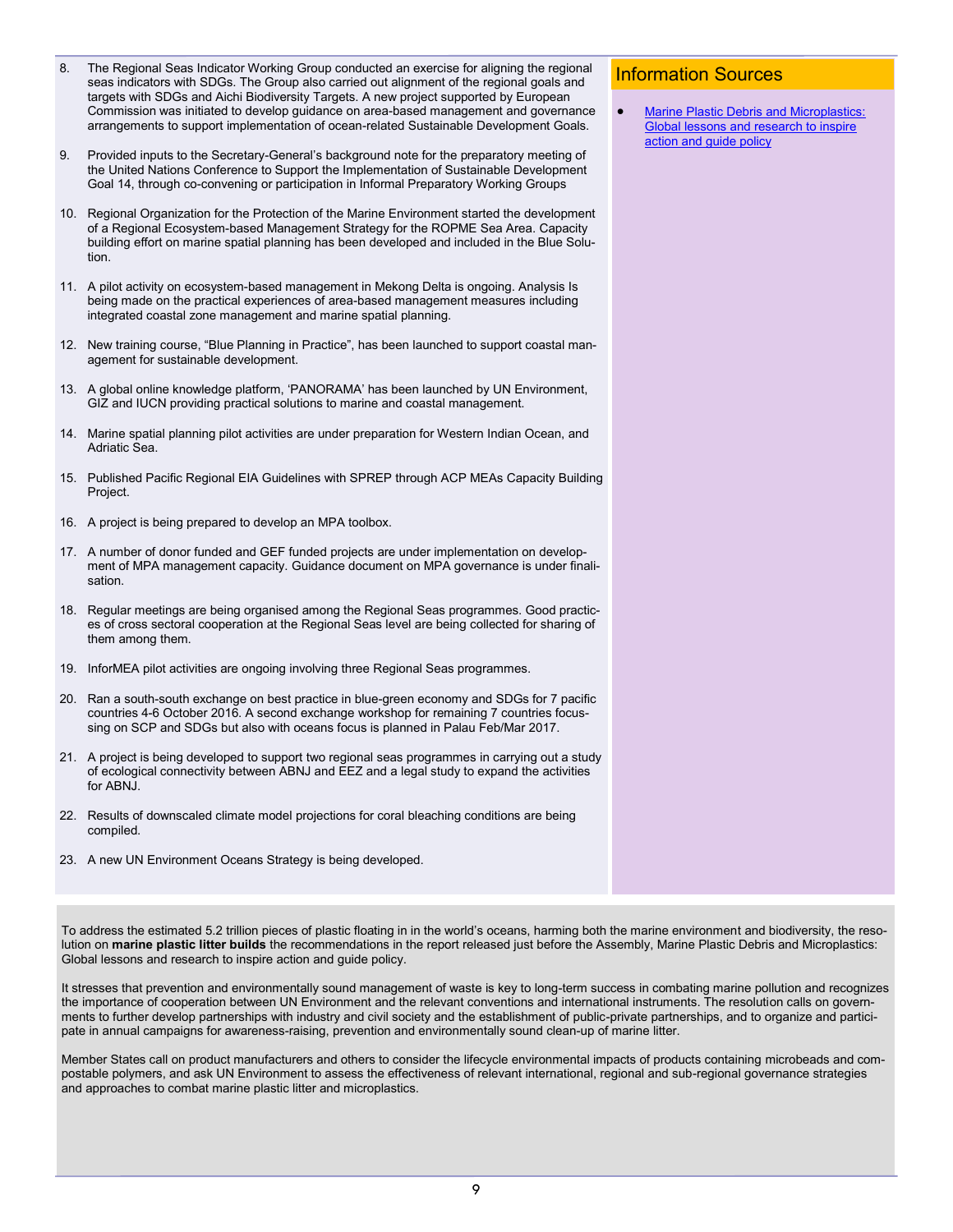# [2/11] Overall Assessment: on track Issues facing implementation

### Implementation Plan

- 1. Continued work with all Divisions within UN Environment, in particular the Law Division for the Assessment.
- 2. Opportunities include identifying very concrete actions for the third Assembly to consider moving the issue forward. The Global Marine Litter Campaign and Innovation Challenge also offer opportunities for broad engagement of stakeholders in particular private sector and universities.
- 3. An Advisory Group will undertake the assessment of the effectiveness of relevant international, regional and sub-regional governance strategies and approaches to combat marine plastic litter and microplastics has been established. Contracts officially signed and work has been initiated.

### Update on progress

1. Global Marine Litter Campaign has been developed and is due to be launched 23 February 2017

 Priority challenges include the late arrival of funding leading to tight implementation timelines The assessment has to be ready in a UN format by end of July.

### Main Partners

- UN Environment's Communication Division,
- Science Division,
- Economy Division and Law Division;
- Members of the Global Partnership on Marine Litter;
- Advisory Group for the Assessment for UNEA-3;
- private sector

### Information Sources

The resolution on sustainable **coral reefs** management calls on governments to further develop partnerships with industry, including fisheries, aquaculture and tourism, and civil society, and the establishment of public-private partnerships. It also calls on governments to prioritize coral reefs conservation and sustainable management, including through the establishment and active management of marine protected areas, as well as through other spatial and relevant sectoral approaches.

UN Environment is asked to strengthen capacity building, knowledge transfer and the development of relevant planning tools to avoid, minimize, and mitigate the adverse impacts of climate change and human-based threats on coral reefs and related ecosystems; and to support the further development of coral reef indicators, regional coral reef assessments as well as the preparation of a global report on coral reef status and trends through the International Coral Reef Initiative Global Coral Reef Monitoring Network.

Implementation of action requested in the resolution contributes to achievement of SDG 14, in particular targets 2, 3 and 5, including the development of indicators to support SDG tracking and reporting. Contribution to achievement of the 2030 Development Agenda is also made through action plans and measures requested in the resolution, which will be developed and implemented in the context of the SDGs, with particular attention to SDG 1, 2, 5, 6, 12, 13 and 15.

### Funding issues - Even though some requested actions can be pursued based on ongoing activities, there are several requested actions that are dependent on additional external funding, in the range of US \$ 500,000 to US \$ 1 million. UN Environment's Communication Division, Science Division, Economy Division and Law Division; GRID-Arendal; UN Environment-World Conservation and Monitoring Centre; [2/12] Overall Assessment: on track Issues facing implementation Implementation Plan **1.** Action requested will primarily be pursued through UN Environment's [Global Coral Reef Part](https://sustainabledevelopment.un.org/partnership/?progress&id=237)[nership,](https://sustainabledevelopment.un.org/partnership/?progress&id=237) as well as through direct collaboration with the [International Coral Reef Initiative.](http://www.icriforum.org/) Collaboration will be expanded as and wherever required to relevant UN Environment Divisions and other UN Agencies. 2. In regard to outreach and gender, links will be built between UN Environment's work in the three marine-based resolutions adopted during the second Assembly. Update on progress 1. Advisory Group for the assessment has been established, and work initiated. 2. The Global Marine Litter Campaign is being developed, to be launched 23 February. Main Partners

 The Intergovernmental Oceanographic Commission of the United Nations Educational, Scientific and Cultural Organization; and other partners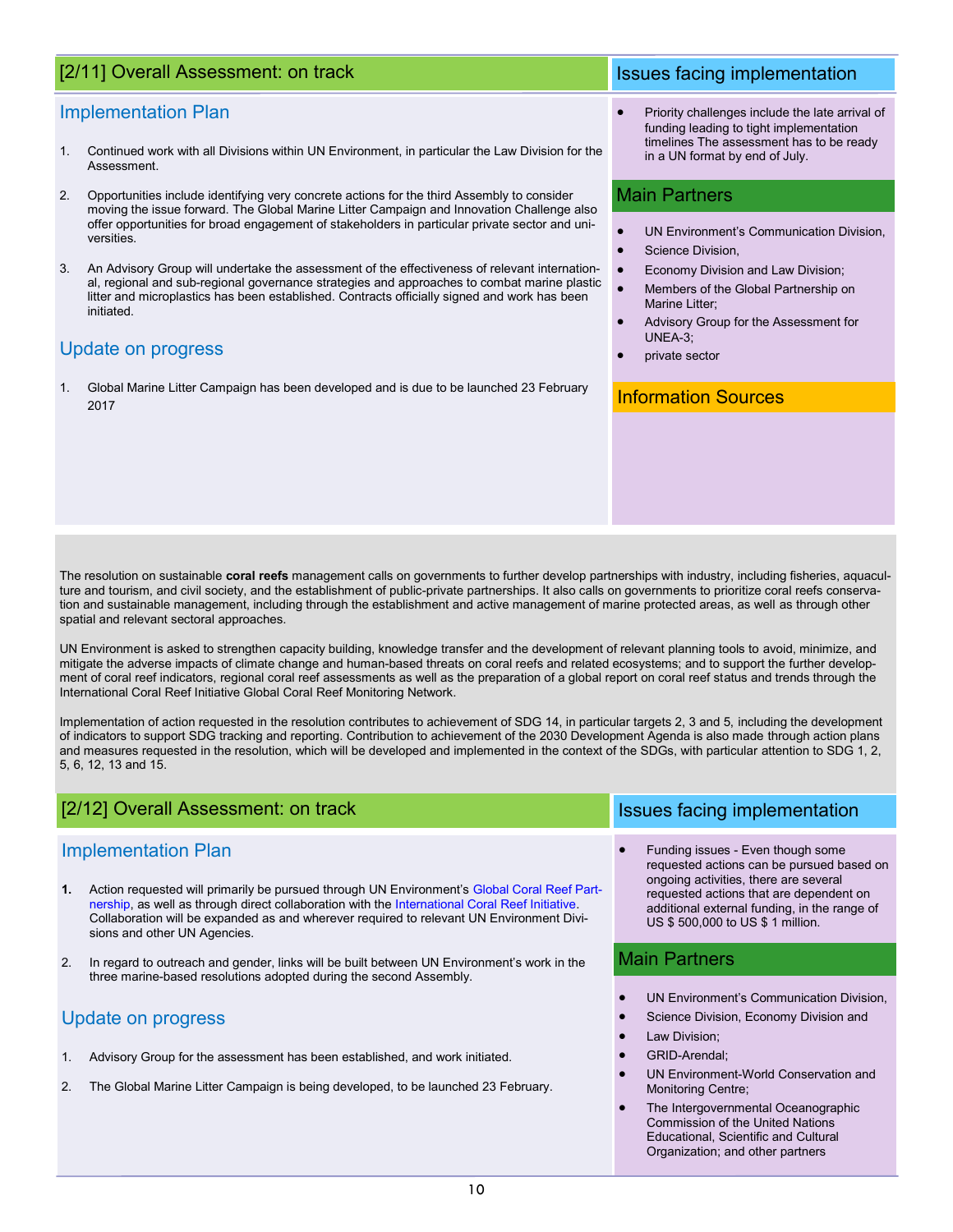- 3. Terms of Reference have been prepared for the analysis of global and regional governance mechanisms and policy instruments relevant to coral reefs and implementation will commence shortly. The analysis will be conducted in close collaboration with the Secretariat of the [Inter](http://www.icriforum.org/)[national Coral Reef Initiative.](http://www.icriforum.org/)
- 4. UN Environment, jointly with the Secretariat of the International Coral Reef Initiative, will lead a working group to further develop the **Global Coral Reef Monitoring Network** as a coastal ocean observing system. This will support identification and adoption of coral reef indicators that strengthen reporting in the context of the Sustainable Development Goals and other international targets.
- 5. UN Environment and Regional Seas also continue to support regional processes that improve access to coral reef data; generate actionable coral reef management and policy recommendations; and strengthen regular coral reef reporting.
- 6. UN Environment has initiated preparation of an outreach campaign on coral reefs, to be rolled out in late 2017 and scaled up in the context of the [International Year of Coral Reefs 2018.](http://www.icriforum.org/about-icri/iyor)
- 7. Initial preparations have been made for development of guidance on the preparation of national and regional coral reef measures and action plans, in the context of the Goals related targets and indicators.
- 8. The [Global Coral Reef Partnership](https://sustainabledevelopment.un.org/partnership/?p=7450) of UN Environment and Regional Seas is developing tools and supports regional and national measures that strengthen private sector engagement in sustainable coral reefs management and build climate change resilience.

### Information Sources

- [International Coral Reef Initiative](http://www.icriforum.org/)
- **[Global Coral Reef Monitoring Network](http://www.icriforum.org/gcrmn)**
- **[International Year of Coral Reefs 2018](http://www.icriforum.org/about-icri/iyor)**
- [Global Coral Reef Partnership](https://sustainabledevelopment.un.org/partnership/?p=7450)

Linked to the ecosystem based approach is the resolution on **"sustainable management of natural capital for sustainable development and poverty eradication"** (2/13). The resolution notes that sustainable management of natural capital contributes to achieving the 2030 Agenda and natural capital accounting mechanisms can help assess value of natural capital. This is linked to SDG 12.2 which seeks to achieve the sustainable management and efficient use of natural resources.

Member States acknowledged that natural capital is a concept whose meaning is still under discussion; but noted that natural capital and natural resource valuation and accounting mechanisms can help countries to assess and appreciate the worth and full value of their natural capital and to monitor environmental degradation. They stressed that research and development, innovative technology, finance mobilization, capacity building and knowledge sharing among countries are important for the sustainable management of their natural capital.

The resolution invites Member States to: take measures to promote sustainable management of natural capital including protection of ecosystem services and their functions as part of the contribution to implementing the 2030 Agenda and the SDGs; and incorporate information and knowledge on natural capital analyses into national accounts, development planning and decision making, especially through implementing the UN System of Environmental Economic Accounting.

UN Environment is asked to continue to strengthen UN Environment-led efforts, in partnership with Member States, including the Poverty-Environment Initiative, the Green Economy Advisory Services, and the Partnership for Action on Green Economy;

In partnership with UN agencies and others, UN Environment is asked to promote, *inter alia*: awareness of natural capital and respect for nature; public and private partnerships to promote sustainable management of natural capital, value addition and accounting, and reverse environmental degradation and biodiversity losses; and research and development and technological innovations, as well as the technical capacity to sustainably manage national natural capital.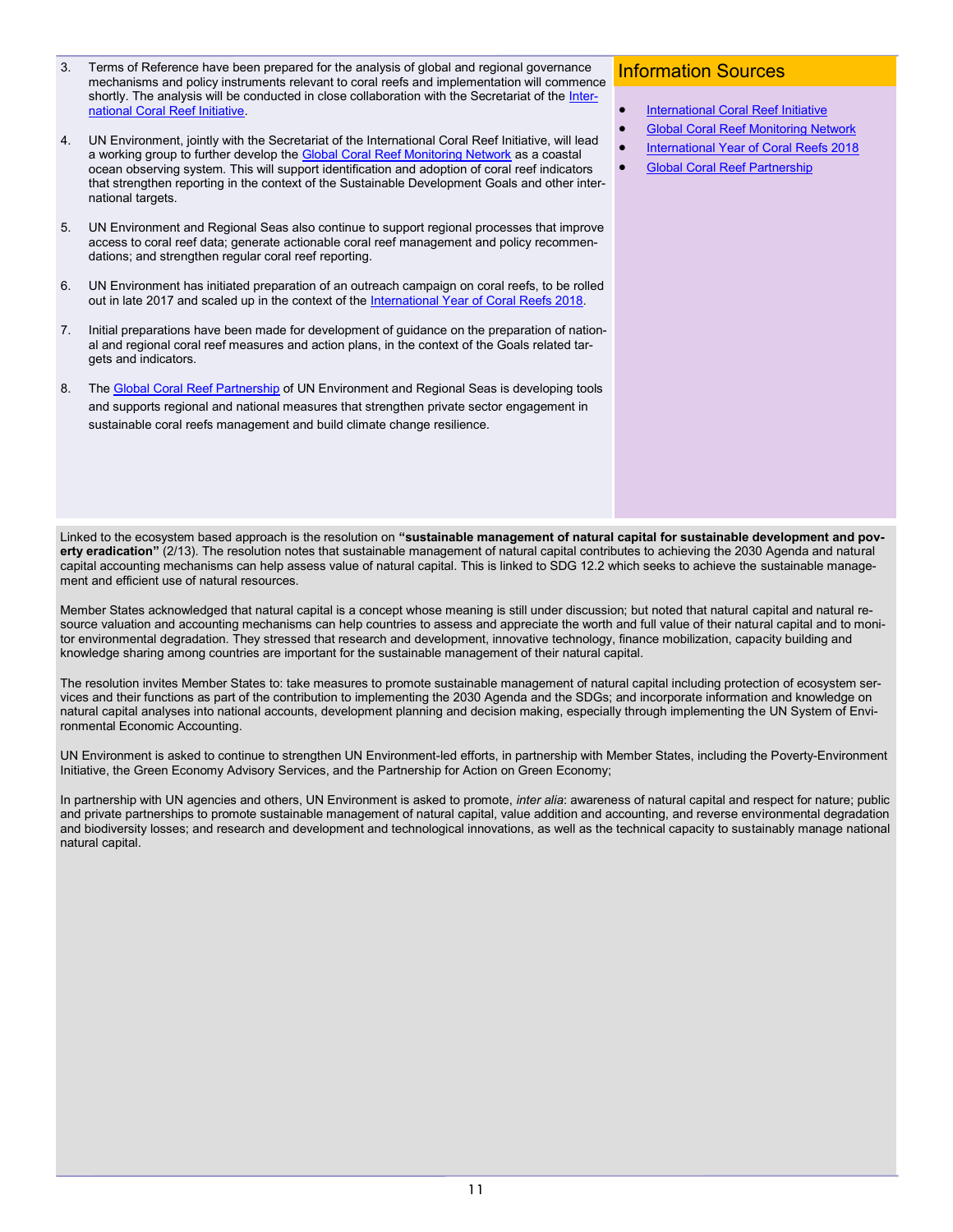# [2/13] Overall Assessment: on track Issues facing implementation

### Implementation Plan

Guidance is needed on how to integrate the use of this tool at regional and national levels. he 2030 Agenda Capacity of national decision-makers to integrate natural capital accounting

### Update on progress

1. Initiated collaboration with [Gaborone Declaration for Sustainability in Africa](http://www.gaboronedeclaration.com/) in creating awareness and strengthening decision making through the valuation and accounting of natu-ral capital in African countries, [Global Environment Facility](https://www.thegef.org/) and [Global Legislators Organiza](http://globelegislators.org/)[tion](http://globelegislators.org/), advancing the United Nations Collaborative Programme on Reducing Emissions from [Deforestation and Forest Degradation in Developing Countries](http://www.un-redd.org/) and Natural Capital Governance towards the delivery of the 2030 Agenda capacity of national decision-makers to integrate natural capital accounting.

### Main Partners

Governments

### Information Sources

- [Gaborone Declaration for Sustainability in](http://www.gaboronedeclaration.com/)  **[Africa](http://www.gaboronedeclaration.com/)**
- [Wild for Life](https://wildfor.life/)
- [Global Environment Facility](https://www.thegef.org/)
- [Global Legislators Organization](http://globelegislators.org/)
- [United Nations Collaborative Programme on](http://www.un-redd.org/)  [Reducing Emissions from Deforestation and](http://www.un-redd.org/)  [Forest Degradation in Developing Countries](http://www.un-redd.org/)

The Assembly passed a resolution on **"illegal trade in wildlife and wildlife products"** (2/14) building upon previous commitments made at the first Assembly (1/3) and General Assembly resolution 69/134, urging Member States to take further steps at the national level and through regional and international cooperation to prevent, combat and eradicate the supply, transit and demand related to the illegal trade in wildlife and wildlife products.

The resolution recognizes the important role that the conservation and sustainable use of wildlife can play in the achievement of the 2030 Agenda and in addressing illegal trade and trafficking in wildlife. This contributes to SDG 15.7 that seeks to take urgent action to end poaching and trafficking of protected species of flora and fauna and address both demand and supply of illegal wildlife products and SDG 15.c, which is geared towards enhancing global support for efforts to combat poaching and trafficking of protected species, including by increasing the capacity of local communities to pursue sustainable livelihood opportunities.

The Assembly requests UN Environment to continue to collaborate with the Convention on Illegal Trade in Endangered Species, the Consortium and UN entities to support Member States in implementing their commitments, including by, *inter alia*, cooperating with the UN Development Programme to analyse best practices in local community involvement in wildlife management as an approach to address unsustainable use and illegal trade in wildlife and wildlife products.

# [2/14] Overall Assessment: on track

### Implementation Plan

- both work towards supporting the Member States in strengthening national, regional and 1. Operationalization of an Action Plan and the UN Environment Programme of Work which global responses to illegal trade in wildlife.
- 2. Provision of technical support and guidance to ensure that trade of timber is also included in further actions against illegal wildlife trade.
- 3. UN Environment will draft a report providing a thorough assessment of best practices in the local community involvement in wildlife management, drawing from diverse examples from around the world, and presenting lessons learned from various approaches as a solution to address the unsustainable use and illegal trade in wildlife and wildlife products. The analysis will endeavour to provide a comprehensive understanding of local community involvement in wildlife management, providing a solid background for a better informed policy making process and therefore contributing to integrate the role and involvement of local communities and indigenous groups in ensuring the sustainable use of wildlife and the prevention of wildlife crime.
- 4. Within the context of progressive development of international environmental law, UN Environment intends to facilitate an experts' process to ascertain and document the current status of knowledge of crimes that have serious impacts on the environment, including illegal trade in wildlife, in particular in terms of their environmental impacts, and identify interlinkages between these crimes.
- 5. In the context of cooperation between the Convention on International Trade in Endangered Species of Wild Fauna and Flora Secretariat and UN Environment and as part of the second output for, UN Environment aims to provide legal advice and technical assistance to the 17 countries that had been identified by the Secretariat as requiring priority attention with regard to related legislation. Such assistance includes legislative guidance for the drafting of national legislation with a special focus on optimal penalties to deter illegal wildlife trade.

# Issues facing implementation

 Further resource mobilization needed to fully implement the resolution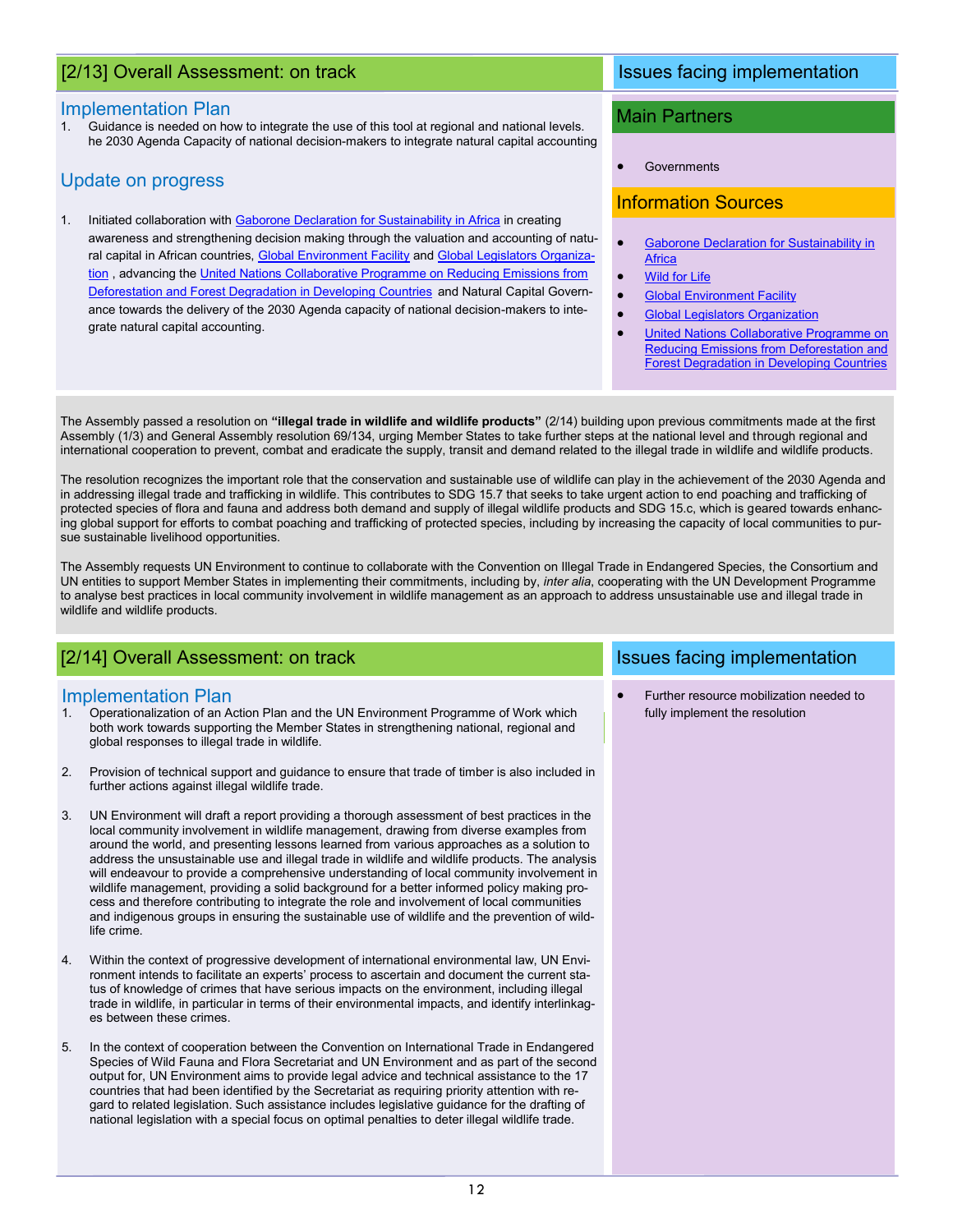### Update on progress

Phase 2 of the ['Wild for Life'](https://wildfor.life/) campaign is under implementation, focusing on raising awareness to induce policy shifts and strengthen legal frameworks and the development of baseline research.

### Main Partners

- UNEP World Conservation and Monitoring Centre,
- United Nations Development Programme,
- The Convention on International Trade in Endangered Species of Wild Fauna and Flora,
- The International Union for Conservation of Nature and other partners of the International Consortium on Combating Wildlife Crime.

### Information Sources

Wild for Life

**"Combating desertification, land degradation and drought and promoting sustainable pastoralism and rangelands"** (2/24) recognizes that healthy grassland and rangeland ecosystems are essential for contributing to economic growth and sustainable development of pastoralism. Like the resolution on Illegal Trade in Wildlife, this links to SDG 15 which aims to protect, restore and promote sustainable use of terrestrial ecosystems, sustainably manage forests, combat desertification, and halt and reverse land degradation and halt biodiversity loss.

The resolution calls for raising global awareness of sustainable pastoralism and rangelands; strengthening the science-policy interface on sustainable pastoralism and rangelands; and conducting a worldwide gap analysis to better understand the implications for sustainable livelihoods. Among other things, it urges Member States to increase investment in the pastoral livestock sector, including for sustainable land management, improved and/or restored ecosystems, access to markets, livestock health and breeding, and enhanced extension services to improve productivity, help reduce greenhouse gas emissions and maintain and enhance biodiversity. It encourages UN Environment and intergovernmental bodies (such as the UN Convention to Combat Desertification) to support joint and cross-border development programmes for neighbouring pastoralist and other communities in order to increase the level of mutual trust and confidence, as well as to mitigate conflicts; and it calls upon UN Environment to contribute to raising global awareness of sustainable pastoralism and rangelands.

Among its recommendations, the resolution calls on UN Environment to provide support to the Convention to Combat Desertification to facilitate the sharing of best practices for the development and implementation of strategic frameworks and early warning systems for enhanced disaster risk management, sustainable land management, land restoration and resilience to drought.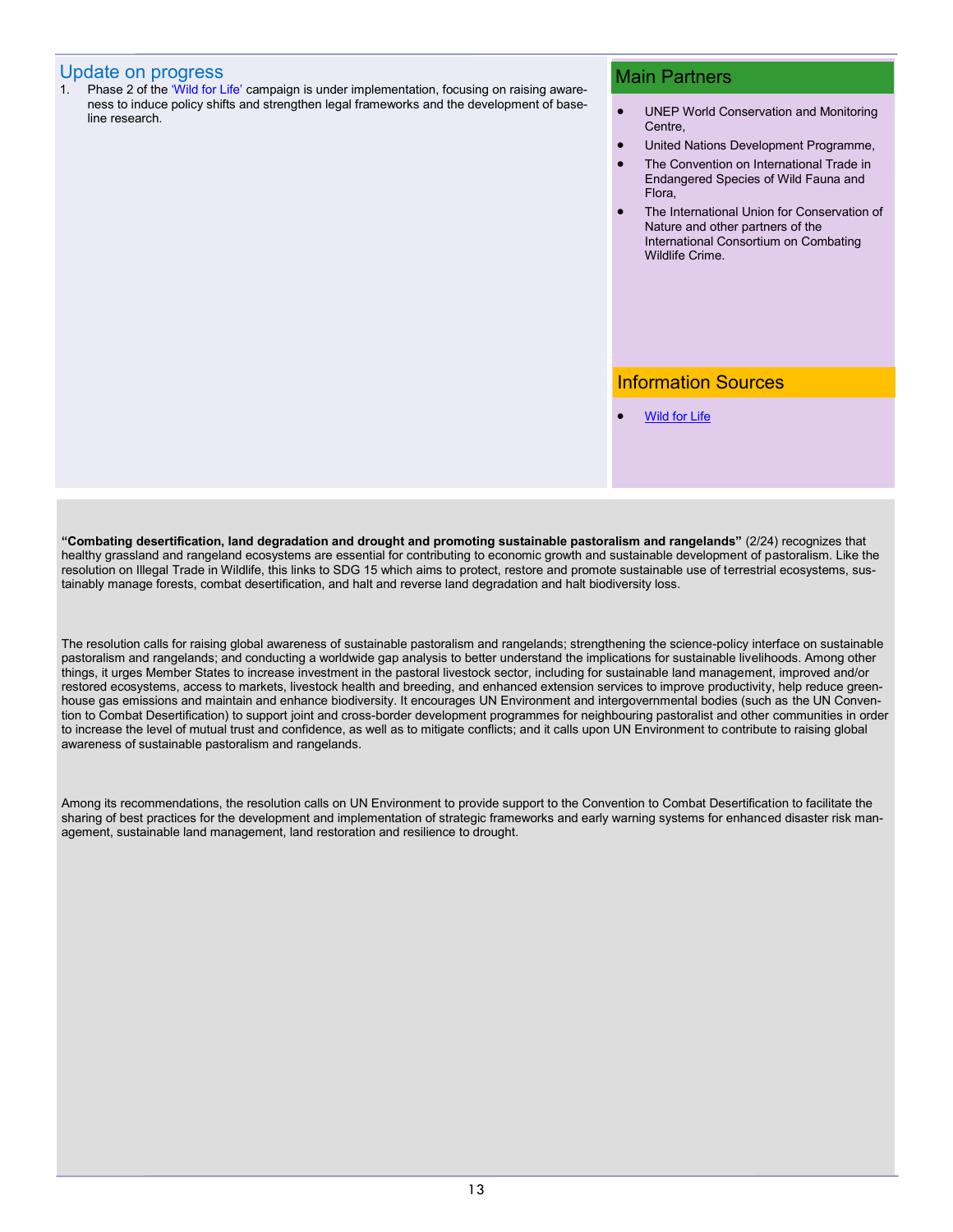# [2/24] Overall Assessment: On track Issues facing implementation

### Implementation Plan

- 1. Foster enhanced collaboration with the [United Nations Convention to Combat Desertification](http://www2.unccd.int/) and the [International Union for Conservation of Nature](https://www.iucn.org/) on all issues addressed in the resolution.
- 2. Pre-invest resources to develop the [Green Climate Fund](https://www.greenclimate.fund/home) and the [Global Environment Facility](https://www.thegef.org/) projects jointly with the above-mentioned partners and key member countries, to address the issues raised in the resolution.
- 3. Update on progress on the gap-assessment study planned for the third Assembly
- 4. Gap-assessment completion planned on or before the fourth Assembly

## Update on progress

- 1. Two major follow-up meetings were held with all key partners at the IUCN congress and CBD COP in 2016
- 2. Seed funds mobilized by UN Environment to initiate the gap-assessment and technical working group established
- 3. Terms of reference for the gap-filling assessment being developed by Ecosystems and Science Divisions of UN Environment
- 4. In December 2016 at the CBD COP13, UN Environment jointly with Instituto Potosino de Investigación Científica y Tecnológica (IPICYT), Conservation International (CI), Food and Agriculture Organisation of the United Nations (FAO), Society for Range Management, International Land Coalition (ILC), International Livestock Research Institute (ILRI), International Rangeland Congress (IRC), International Grassland Congress (IGC), Coalition of European Lobbies for Eastern African Pastoralism (CELEP), Yolda Initiative, Divers Earth, organized a side event at the COP 13 Convention on Biodiversity side event "World's Grasslands and Rangelands at Risk: the Role of Pastoralists and Livestock to Conserve Global Biodiversity".
- 5. During the event, 28 countries and 46 organizations endorsed a statement which declares that globally natural grasslands and rangelands are critically endangered and urgent required action was presented to protect and maintain the services they provide to sustain human life.
- 6. In September 2016 UN Environment jointly with FAO, GEF, the World Bank, and IUCN cohosted a side event at the IUCN World Congress on the publications "Pastoralism and the Green Economy – a natural nexus?"
- 7. [http://cmsdata.iucn.org/downloads/wisp\\_green\\_economy\\_book.pdf](http://cmsdata.iucn.org/downloads/wisp_green_economy_book.pdf)
- 8. Five project proposals with important components on sustainable pastoralism and rangeland are being developed by UN Environment to be submitted for GCF funding.
- 9. In September 2016, UN Environment participated in a consultation for stakeholders in the East and Southern Africa region held in Nairobi to brief Civil Society from the region on the resolution and discuss the plans about its implementation at the country level.
- 4. In November 2016, UN Environment participated in the Kenya National Congress on Rangelands. A presentation on the outcomes of the resolution was presented.

- Funding issues resource mobilization required.
- Staff time for project preparation.

### Main Partners

- United Nations Convention to Combat Desertification,
- International Union for Conservation of **Nature**

- [United Nations Convention to Combat](http://www2.unccd.int/)  **[Desertification](http://www2.unccd.int/)**
- [International Union for Conservation of](https://www.iucn.org/)  **[Nature](https://www.iucn.org/)**
- **[Green Climate Fund](https://www.greenclimate.fund/home)**
- **[Global Environment Facility](https://www.thegef.org/)**
- [http://cmsdata.iucn.org/downloads/](http://cmsdata.iucn.org/downloads/wisp_green_economy_book.pdf) [wisp\\_green\\_economy\\_book.pdf](http://cmsdata.iucn.org/downloads/wisp_green_economy_book.pdf)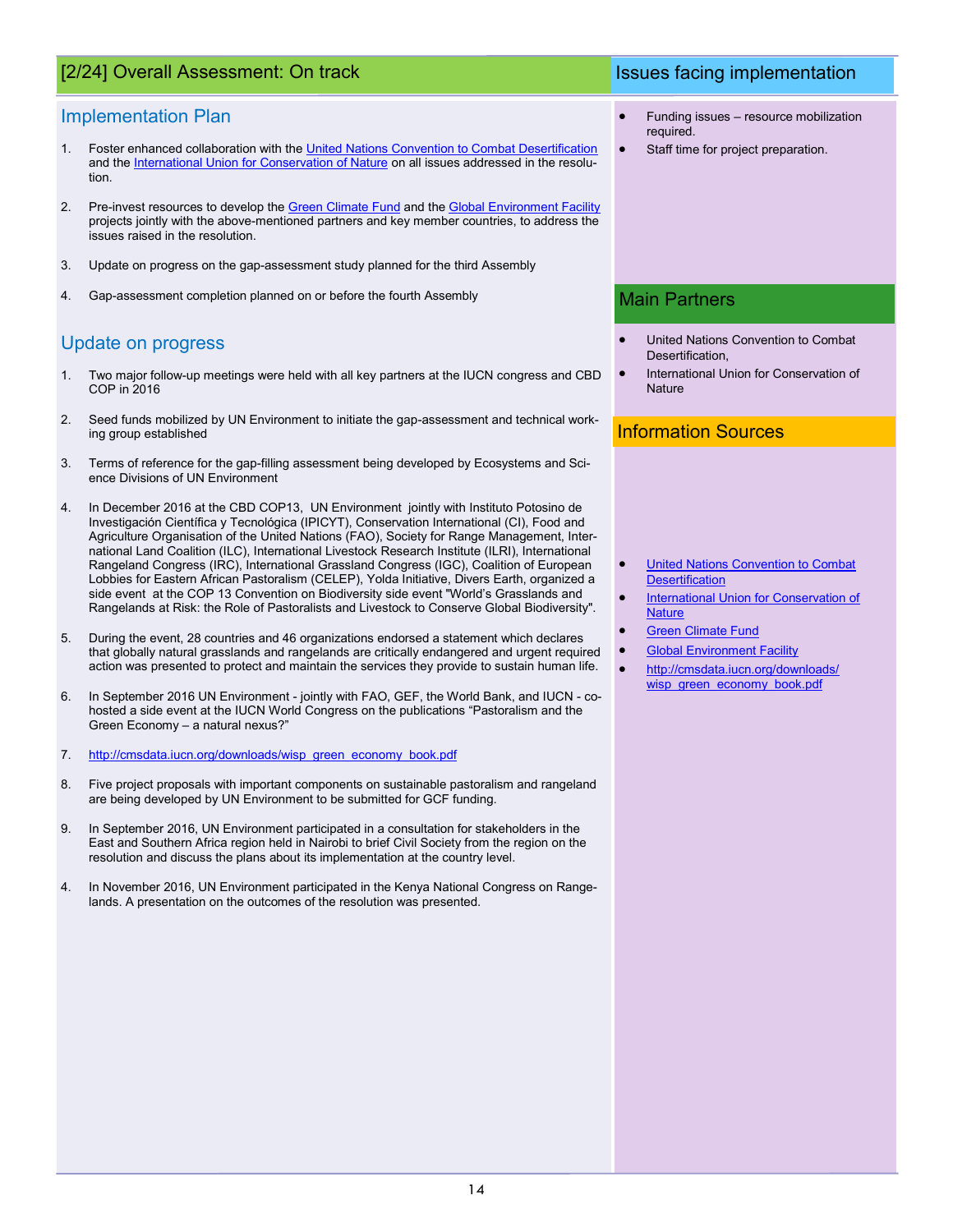

The resolution on the "**role and functions of the regional forums of ministers of environment and environment authorities**" (2/2) is linked to SDG 17 that is focused on promoting global partnerships in the achievements of sustainable development. Member States are urged in the resolution to identify national environmental priorities that are cross cutting between regions that would facilitate the formation of a regional programme of action to deal with serious environmental problems in regions.

The resolution requests UN Environment facilitate convening and/or strengthening the existing regional forums of ministers of environment and environment authorities; and support and facilitate convening new regional forums of ministers of environment and environment authorities upon the request of the regions.

# (2/2) Overall Assessment: on track Issues facing implementation

### Implementation Plan

- 1. Support, facilitate, convene and/or strengthen existing regional forums of ministers of environment and environment authorities.
- 2. Asia and Pacific Office: UN Environment and the [United Nations Economic and Social Com](http://www.unescap.org/)[mission for Asia and the Pacific](http://www.unescap.org/) will jointly organize the Asia Pacific 'Ministerial Summit' on the Environment 2017. UN Environment and the [United Nations Economic and Social Com](http://www.unescap.org/)[mission for Asia and the Pacific](http://www.unescap.org/) have agreed to cooperate and organize these two meetings jointly under one event and with a common theme and programme. Such cooperation will ensure a coherent discussion and message from the region's environment leaders, avoid duplication and demonstrate a coherent UN approach.

### Update on progress

- 1. Europe Office: Two briefings to the Committee on Environmental Policy of United Nations **[Economic Commission for Europe](https://www.unece.org/environmental-policy/committee-on-environmental-policy/committee-on-environmental-policy.html) were convened by the UN Environment Europe Office in** January 2017. Both briefings focused on the Environment Assembly.
- 2. West Asia Office: UN Environment has provided technical support to the 28th session of the Council of Arab Ministers Responsible for the Environment and the Joint [Joint Committee for](https://www.unescwa.org/joint-committee-environment-and-development-arab-region)  [Environment and Development in the Arab Region](https://www.unescwa.org/joint-committee-environment-and-development-arab-region) , held Cairo on 3-8 December 2016. The meetings were attended by twenty countries out of the 22 Arab countries with nine countries at the ministerial level. Several decisions were taken at the meeting including a request for UN Environment to hold a regional meeting to prepare for the third Assembly for Arab countries to discuss proposed resolutions and agree on an Arab position, in addition to establishing a network to frequently share relevant information.
- 3. A number of decisions were adopted concerning post conflict environmental assessments in Palestine, Lebanon, Libya and Sudan, were adopted.
- 4. In order to effectively respond to the decisions, a costed work plan has been developed by the West Asia Office and relevant resource mobilization initiatives are underway.

### Main Partners

- UN Environment Regional Offices,
- Regional Economic Commissions,
- Regional institutions

### Information Sources

- [United Nations Economic and Social](http://www.unescap.org/)  [Commission for Asia and the Pacific](http://www.unescap.org/)
- [United Nations Economic and Social](http://www.unescap.org/)  [Commission for Asia and the Pacific](http://www.unescap.org/)
- [the Committee on Environmental Policy of](https://www.unece.org/environmental-policy/committee-on-environmental-policy/committee-on-environmental-policy.html)  [United Nations Economic Commission for](https://www.unece.org/environmental-policy/committee-on-environmental-policy/committee-on-environmental-policy.html)  **[Europe](https://www.unece.org/environmental-policy/committee-on-environmental-policy/committee-on-environmental-policy.html)**
- **Joint Committee for Environment and** [Development in the Arab Region](https://www.unescwa.org/joint-committee-environment-and-development-arab-region)

The resolution on the "**Role, functions and modalities for UNEP implementation of the SAMOA Pathway as a means of facilitating achievement of the Sustainable Development Goals**" (2/4) encourages Member States to support Small Island developing States with multiple challenges in achieving sustainable development, particularly through partnerships on financing, trade, technology transfer, capacity building and institutional support.

This is in line with the SDG 14.7 which is aims at increasing the economic benefits to Small Island developing States and least developed countries from the sustainable use of marine resources, and with SDG 14.a, which aims at increasing scientific knowledge, developing research capacity and transfer marine technology. It is also linked to SDG 15 which aims at protecting, restoring and promoting sustainable use of terrestrial ecosystems, sustainably manage forests, combat desertification, and halt and reverse land degradation and halt biodiversity loss.

The resolution requests the Executive Director to support Small Island States in implementing the Pathway in a way that will contribute to achieve the Sustainable Development Goals and to incorporate actions that assist small island developing states in the implementation of the Pathway into UN Environment's Strategy and ongoing Programme of Work.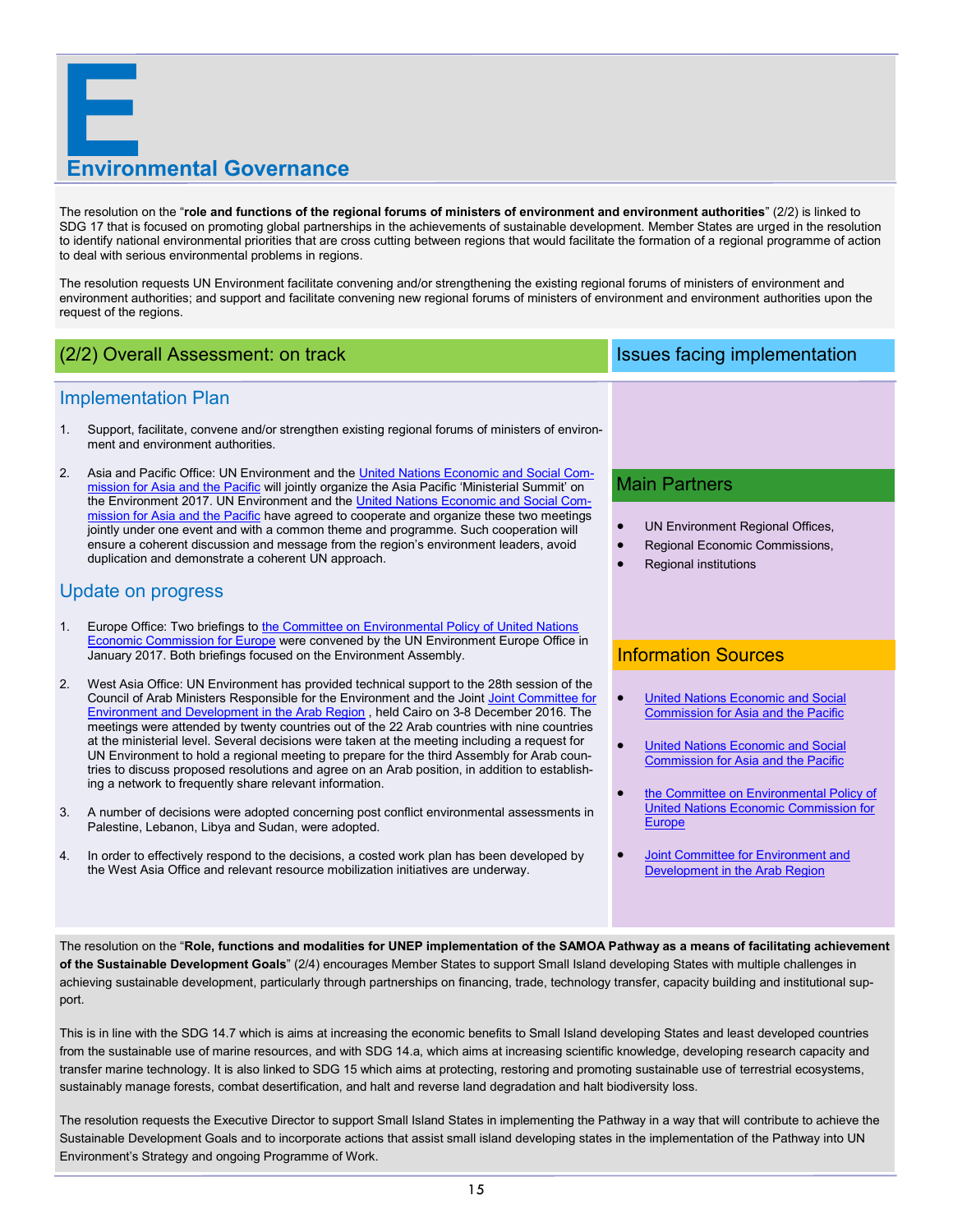|             | [2/4] Overall Assessment: partially on track                                                                                                                                                                                                 | Issues facing implementation                                                                                                       |
|-------------|----------------------------------------------------------------------------------------------------------------------------------------------------------------------------------------------------------------------------------------------|------------------------------------------------------------------------------------------------------------------------------------|
| $1_{\cdot}$ | <b>Implementation Plan</b><br>UN Environment has already prepared its implementation matrix of the SAMOA Pathway.<br>The activities of the UN Environment relevant to Small Island Development States are aligned<br>with the SAMOA Pathway. | No financial implication for new activities. All<br>activities are carried out within the existing<br>Programme of Work framework. |
| 2.          | Use of the UN Environment-Live SIDS page for reporting.                                                                                                                                                                                      | <b>Main Partners</b>                                                                                                               |
|             | Update on progress                                                                                                                                                                                                                           | <b>Small Island Developing States</b>                                                                                              |
| 1.          | UN Environment has already started monitoring the UN Environment implementation of the<br>SAMOA Pathway through the UN Environment Inter-Divisional Group on Small Island Devel-<br>oping States.                                            |                                                                                                                                    |
| 2.          | The UN Environment Live SIDS page was established and is featuring a number of reports.                                                                                                                                                      | <b>Information Sources</b>                                                                                                         |
| 3.          | At the time of reporting, UN Environment is yet to align the SAMOA Pathway with the Sus-<br>tainable Development Goals.                                                                                                                      |                                                                                                                                    |

The resolution on **Delivering on the 2030 Agenda for Sustainable Development** (2/5) gives an important role to UN Environment and the Assembly in the implementation of the 2030 Agenda and provides a wide space for them to act on a broad range of issues with a special focus given to partnerships, science-policy interface, assessment and early warning as well as UN Environment Live.

Member States envision a role for UN environment in coordinating the implementation of the environmental dimension and supporting the follow-up and review of the environmental dimension. The Assembly asks UN Environment to initiate new partnerships and strengthen existing ones, including with the private sector and civil society.

Building on its work in sustainable finance with the UN Environment Inquiry into the Design of a Sustainable Financial System and the UN Environment Finance Initiative, Member States also asks UN Environment to continue to build on its work at the intersection of finance and the environment.

With the Paris Agreement one the most significant environmental agreements in recent decades, the Assembly also agreed that UNEP should accelerate support to countries, especially developing countries, to build national readiness capacity to implement the Agreement, build implementation capacity and capacity to access finance and technology.

The resolution encourages the Executive Director to continue UN Environment's work on indicators to support monitoring the delivery of the environmental dimension of the 2030 Agenda; and to ensure that the Global Environment Outlook process takes into account the 2030 Agenda. It invites the Multilateral Environmental Agreements to take into account relevant targets and indicators of the 2030 Agenda in their reporting obligations under those agreements. The resolution also requests the Executive Director prepare a report for consideration for by the third Assembly on UN Environment's contribution to the implementation of the 2030 Agenda with a view to forwarding the report to the High Level Political Forum for its consideration.

### [2/5] Overall Assessment: on track Issues facing implementation

### Implementation Plan

1. Align the subprogrammes to the 2030 Agenda

### Environment Under Review

- 1. Implementation of monitoring, reporting information systems for the 2030 Agenda
- 2. Full implementation plan for Sustainable Development Indicators and Global Environment Outlook 6 available
- 3. UN Environment as custodian agency, working with all lead United Nations entities, to submit and develop all indicators required for follow-up and review of the environmental pillar of the 2030 Agenda.
- 4. UN Environment Statistics, in partnership with national statistics offices and relevant ministries to undertake capacity development and deployment of indicator and data collection to support the coherent implementation of the environmental dimension of the 2030 Agenda for Sustainable Development.

## Main Partners

- UN entities,
- European Commission,
- National ministries and statistical offices,
- Regional Economic Commissions,
	- UN Environment Regional Offices,
	- **Governments**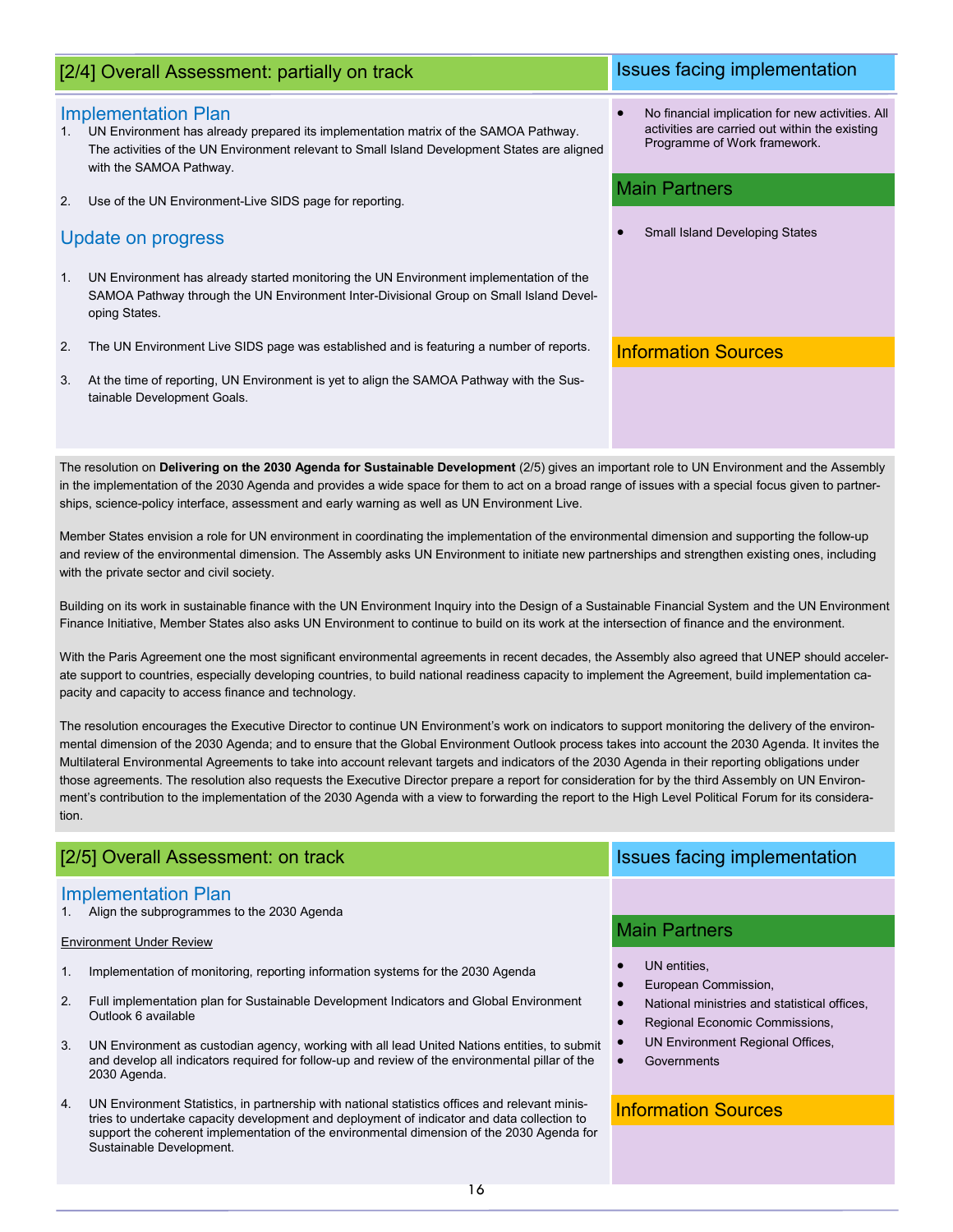- 6. Full implementation plans for Sustainable Development Indicators for the annual report by the UN Secretary General and for follow-up and review by High Level Political Forum.
- 7. UN Environment, acting as the Secretariat of the 10 Year Framework of Programmes on Sustainable Consumption and Production, is developing and implementing a Monitoring and Evaluation Framework to achieve a range of SDG targets as wells SDG targets in goals 2, 8, 12, 15 and 17. The Monitoring & Evaluation Framework will guide and measure the collective impact of the framework and inform the 10YFP mid-term review in 2017

### Strengthen the science-science policy interface

8. Continuing to collaborate with other relevant UN bodies and to facilitate the work of scientific panels that provide integrated assessments to support policymaking, especially those for which UN Environment is secretariat, such as the International Resource Panel and the Intergovernmental Science-Policy Platform on Biodiversity and Ecosystem Services;

(a) Increasing the visibility and impact of such assessments by presenting them to the High-Level Political Forum on Sustainable Development and facilitating their dissemination to a wide range of audiences;

(b) Continue to provide policy-relevant information, incl. GEOs to track progress on environmental dimension of the SDGs, trends in global sustainability; and to present them to the High-Level Political Forum on Sustainable Development

(c) Providing relevant reports and assessments that contribute to the development of the Global Sustainable Development Report.

- 9. The Global Environment Outlook assessment, in response to the Assembly will be submitted to UN Environment Assembly 4, with a progress report at UN Environment Assembly 3, with an additional focus on the pollution theme of the Assembly. The work programme is designed to:
	- i. Consider the Goals as cross-cutting issues within the five environmental themes of Air, Fresh water, Oceans, Land and Biota;
	- ii. Develop innovative approaches that consider specifically the achievement of the 2030 agenda;
	- iii. Expanding the vision of the sixth Global Environment Outlook to consider how it links to the seventh and eight Global Environment Outlooks in terms of monitoring progress towards achievement of the 2030 agenda;
	- iv. Produce findings which are aligned with and can be easily extracted into other tracking reports such as the Global Sustainable Development Report and the Sustainable Development Goals progress report.

### Update on progress

1. UN Environment has conducted a mapping of the Sustainable Development Goals and aligned the Medium Term Strategy 2018-2021 to the 2030 Agenda

UN Environment Asia and Pacific Office

- 2. supported the integration of the Goals in the Association of South East Asian Nations-UN Action Plan on Environment and Climate Change 2016-2020.
- 3. The office also provided guidance on applying the integrated approach to deliver various environmental aspects of the 2030 Agenda to:
	- Ministry of Health of Thailand in mainstreaming environmental health issues related to chemical usage into new national legislation on Prevention and Control of Occupational and Environmental Diseases;
	- National planning officials from greater Mekong subregion countries on addressing the Agriculture- Sustainable Development Goals -Gender Nexus in the region;
	- Government officials of 11 Ministries of Myanmar in promoting low carbon development and resilient buildings, sustainable rice production, waste management, green finance and fostering cleaner technology;
- 4. Government officials from Ministries of Finance, Environment and Mining from the Philippines, Myanmar, Mongolia, Timor-Leste and Malaysia in financing for the goals through fiscal reforms, revenue management and sovereign wealth funds in the extractives sector.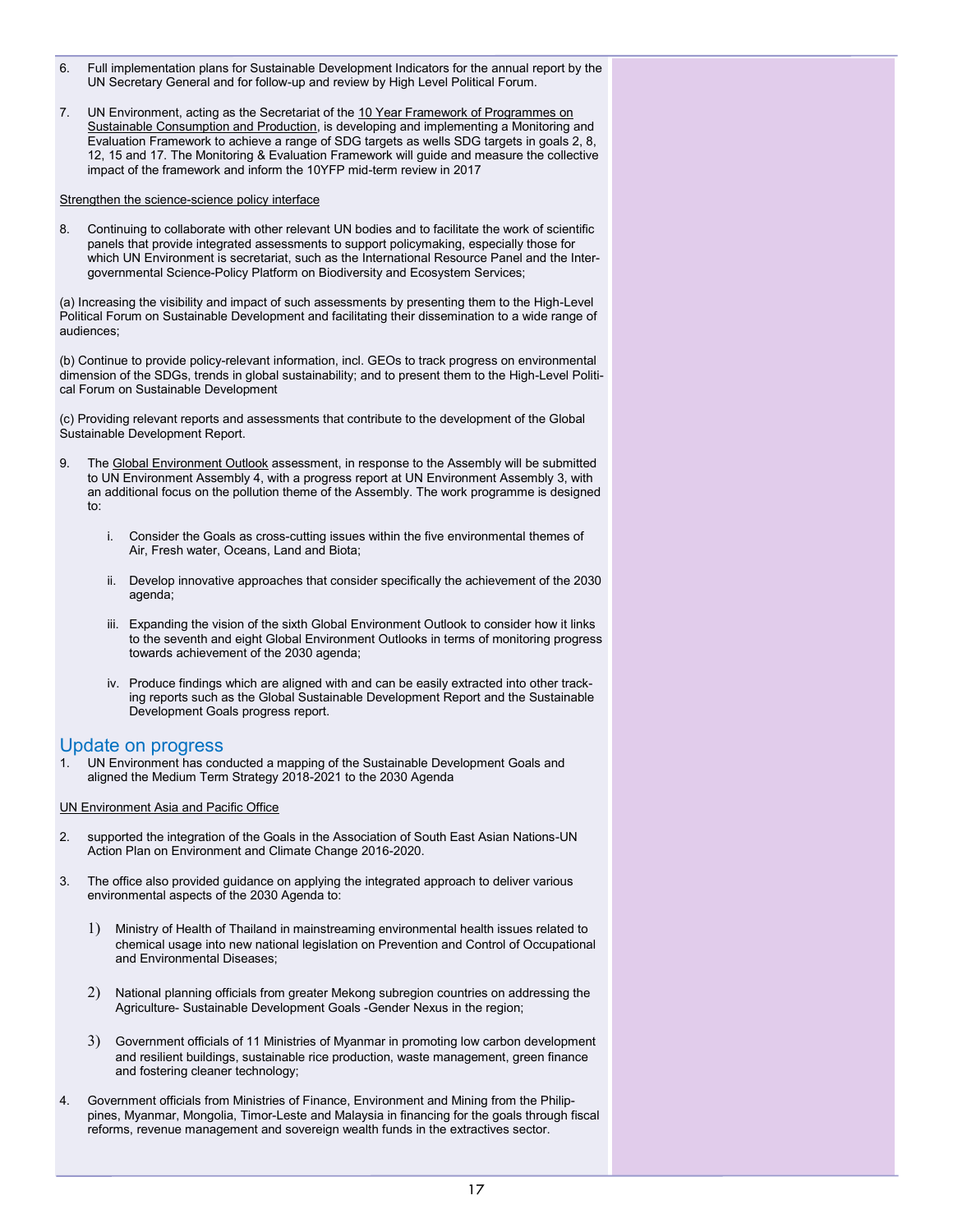### Environment Under Review

- 5. Launch of Environment Live with specific focus on data and tools to help monitor delivery of the environmental dimension of the 2030 Agenda.
- 6. Implementation of the UN Environment Indicator, Reporting Information System, in countries in five UN Environment regions.
- 7. UN Environment Statistics as custodian agency submitted 6 environmental indicators for all countries to track progress on the 2030 Agenda and developed work plans for a further 19 indicators.
- 8. Completion of mapping of the synergies between the Goals and Multilateral Environment Agreements to demonstrate areas of mutual outcome.
- 9. Policy effectiveness analysis of current policies in relation to the 2030 Agenda started as part of the Global Environment Outlook 6 global assessment.
- 10. UN Environment as custodian agency has submitted data for all countries for 6 environmental indicators and prepared development plans for a further 17 indicators in collaboration with UN entities and multilateral environment agreements as required for follow-up and review of the environmental pillar of the 2030 Agenda.
- 11. UN Environment Statistics, in partnership with national statistics offices and relevant ministries, is carrying out capacity development and deployment of indicator and data collection in countries all regions to support the coherent implementation of the environmental dimension of the 2030 Agenda.
- 12. Goal 15: target 7 Support for taking urgent action to end poaching and trafficking of protected species of flora and fauna, and address both demand and supply of illegal wildlife products well underway, with work in support of Member States in strengthening national, regional and global responses to illegal trade in wildlife.

### 10 Year Framework of Programmes on Sustainable Consumption and Production

- 13. The Monitoring and Evaluation Framework finalized in October 2016, including 13 output and outcome indicators, and 7 impact indicators. The testing phase of the Framework started in January 2017, and may adjusted based on the results of the pilot phase which runs to March 2017.
- 14. UN Environment Statistics continued work with all United Nations entities, to i) submit statistics to the Un Statistical Division on the environmental dimension of the 2030 Agenda ii) provide support to UN Department for Social Affairs in the preparation of the Global Sustainable Development Report.
- 15. Goal 14 Continued cooperation and coordination on marine issues among all relevant global and regional forums and organizations, including Food and Agriculture Organization, Intergovernmental Maritime Organization, International Oceanographic Commission, International SA and International Waters Commission and UN Environment to deliver on Goal 14 and interrelated targets.
- 16. UN Environment West Asia is co-chair of the Working Group on the 2030 Agenda under the Regional UN Development Group. In its first meeting (18 January 2017) the group agreed to undertake:
- 17. Mapping of Existing Sustainable Development Goal work at Country Level.
- 18. Provision of support in the Mainstreaming, Acceleration and Policy Support process through a regional workshop
- 19. Support to the Voluntary National Review Process in 2017 Jordan and Qatar are part of the Voluntary National Review, and will present this July at the High Level Political Forum.
- 20. Support to ensure that all new UN Development Assistance Frameworks are aligned with the 2030 Agenda.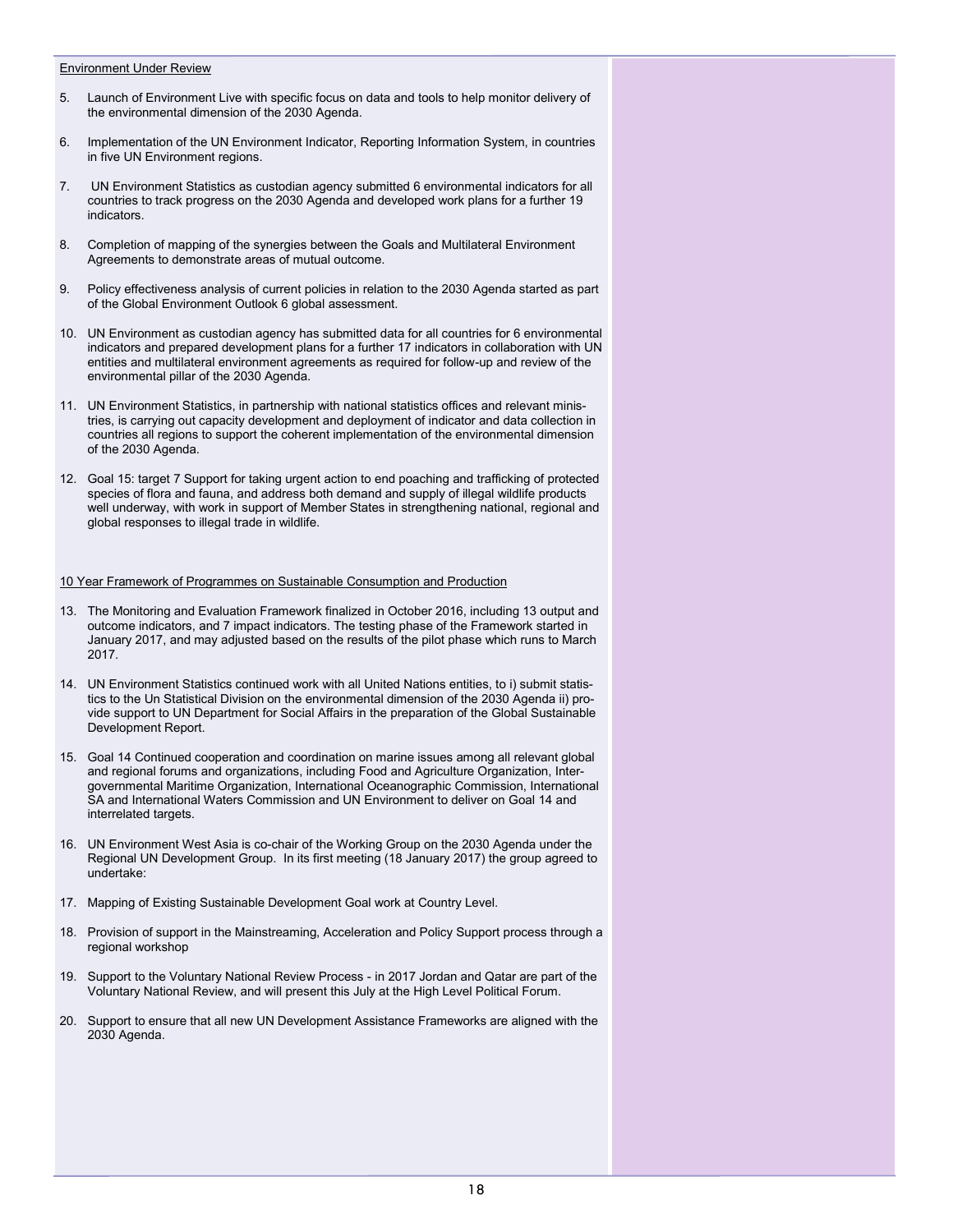- 21. At the country level, UN Environment has provided a capacity development workshop for UN Country Team members and national counterparts on integrating the environmental dimensions across national policy (23-24 August 2017) and has made presentations under the same theme to a national workshop in Bahrain. UN Environment is an active member of the Sustainable Development Goal working group under the UN Country Team in Jordan, and through this work is supporting the development of the Voluntary National Report, and also supports the Data and Statistics Working Group of the UN Country Team in Lebanon supporting the elaboration of data for reporting.
- 22. UN Environment also supports the regional level work (with the Economic and Social Commission for Western Asia) on indicator development and data and statistics, organizing the 3rd regional workshop of the Arab Working Group on Sustainable Development Goal Indicators and the second meeting of the Arab Regional Environment Information Network. Work has also been carried out, in cooperation with the Global Integrated Monitoring Initiative under UN Water to support the development of regionally relevant indicators for Sustainable Development Goal 6 on water.
- 23. UN Environment in West Asia has been working closely with both the UN Regional Coordination Mechanism chaired by the Economic and Social Commission for Western Asia and with the Regional UN Development Group on strategizing the support to be provided at the regional and national levels by the UN system in the region. With the UN Regional Coordination Mechanism, UN Environment has contributed to the development of an overview of the existing mechanisms of support available and in brainstorming the most relevant approaches, with a nexus approach being favoured. Work is underway on the organisation of the Arab Regional High Level Forum on Sustainable Development to be held in May 2017 with UN Environment contributing technically in terms of the environmental dimensions, and remains a key member of the organising committee.
- 24. With funding from the European Commission (through GPGC-ENRTP instrument), the office is assisting 6 countries: Bangladesh, Bhutan, Maldives, Mongolia, Nepal and Samoa, to improve access to and sharing of environmental data and information in support of national policy-planning, as well as reporting against international obligations e.g. MEAs and SDGs. These countries will be also supported to link their data systems to Environment Live, making the national official environmental data readily accessible to by regional and global research and policy processes.

### Strengthen the science-science policy interface

- 25. UN Environment Statistics is providing disaggregated data where available for all indicators for which it is the custodian agency. UN Environment's renewed data platform, Environment Live, provides more than 900 indicators, statistics, 900 maps, open data, near-real-time monitoring data, citizen science and access to geospatial tools, to underpin this.
- 26. The office led a joint project with the UN Development Programme in Samoa to develop an "Integrated Monitoring and Evaluation Framework" and "Roadmap for Implementation" with the National Statistics Office. The output will be presented at the Pacific SDGs conference, scheduled to be held on 24 March 2017 in Nadi, Samoa. Countries are being assisted currently to review the country situation in-terms of data availability, capacity needs and operational challenges with a target date of September 2017. The findings from these situation analyses will feed the determination of policy and technology support to be provided to countries within the scope of this project.
- 27. The development of the Global Environment Outlook is On track. Global meeting of authors taking place February  $20-25<sup>th</sup>$ , Frascati Italy where zero order draft of state and trends and policy effectiveness and cross-cutting issues relating to the 2030 Agenda will be produced.
- 28. Actively participating in development of 2017 Global Sustainable Development Report.

**Mainstreaming Biodiversity for well-being** (2/16) notes both the Strategic Plan for Biodiversity 2011-2020 and the 2030 Agenda and is linked primarily to SDG 15, as well as Goals 1, 2, 6, 14, and 16. It recognizes that conservation of biodiversity promotes sustainable development by advancing social well-being, economic growth and environmental protection. It calls on Member States and Parties to the Convention on Biological Diversity to align plans, programmes and commitments adopted in the framework of those international instruments with the principles and approaches set out in the 2030 Agenda to promote the conservation and sustainable use of biodiversity in various sectors, including agriculture, forestry, fisheries and tourism, among others, which are interconnected, among other things, with food security, economic growth, human health, the improvement of living conditions and the enjoyment of a healthy environment.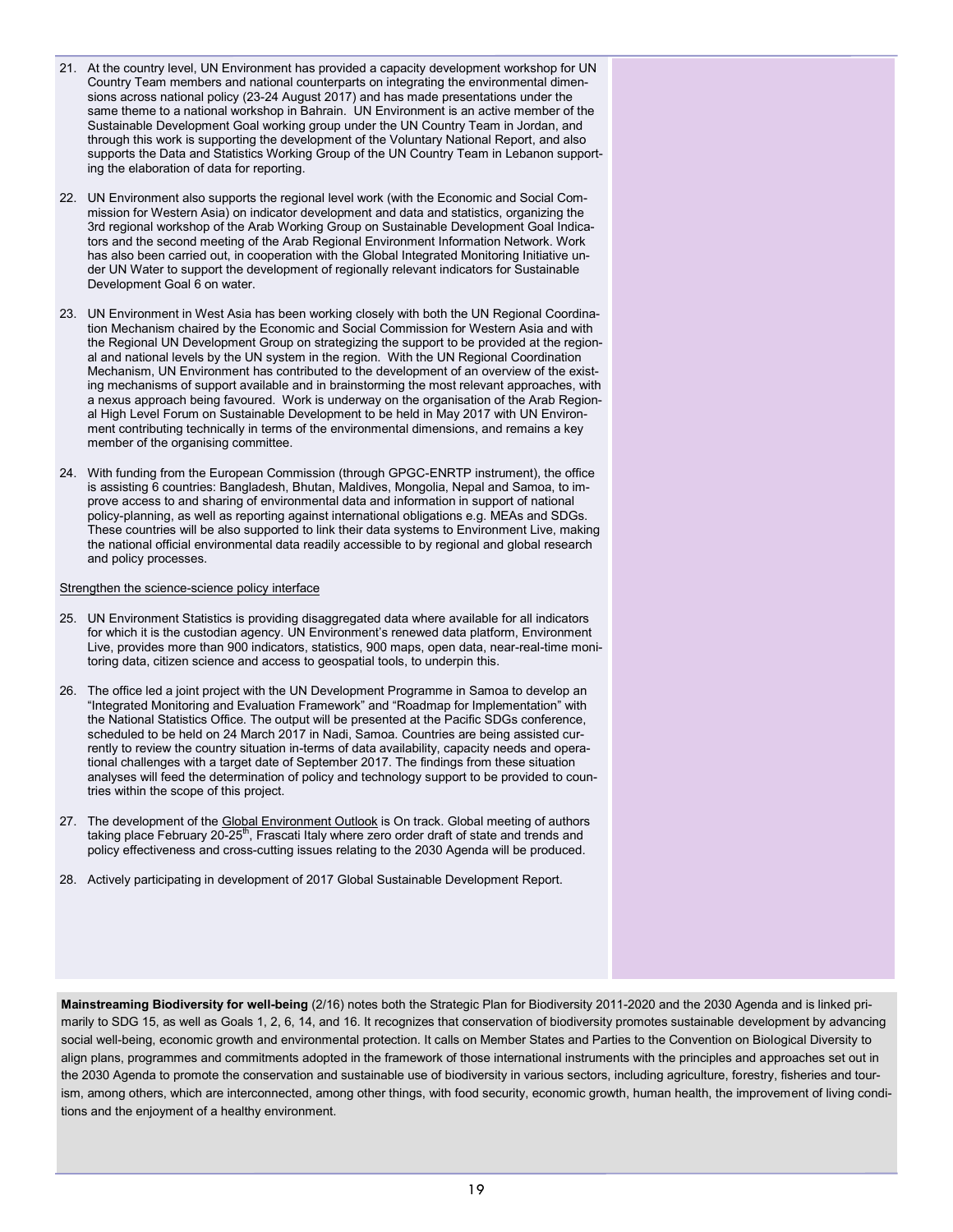# [2/16] Overall Assessment: on track

### Implementation Plan

- 1. Provision of support to the to the Parties to the Convention of Biological Diversity, and its Secretariat as well as the Government of Mexico respectively, in préparing and ńegotiating<br>outcomes of the 13<sup>in</sup> [Meeting of the Conference of Parties,](https://www.cbd.int/conferences/2016) that will revitalize political support<br>to achieve the sustainable mana
- 2. Implement the input provided towards the prepara[tion](https://www.cbd.int/cop/cop-13/hls/in-session/cancun-declaration-draft-dec-03-2016-pm-en.pdf) and adoption of the Cancun Declara-<br>tion on Mainstreaming the Conservation and Sustainable Use of Biodiversity for Well-being.
- 3. Advise and work in cooperation with the UN Environment Regional Sub-Programme Co-<br>ordinators, national focal points of biodiversity-related Multilateral Environmental Agreements<br>in promoting the integrated approach in n

## Update on progress

1. The COP 13 in Cancun successfully culminated with the adoption of over 70 decisions (37 for the Biodiversity Convention, 19 for Biosafety Protocol and 14 for the Access and Benefit Sharing Protocol), on a range of issues on the implementation of the Convention and its two protocols. The High Level Segment of this meeting adopted the ["Cancun Declaration on](https://www.cbd.int/cop/cop-13/hls/cancun%20declaration-en.pdf)  [Mainstreaming the Conservation and Sustainable Use of Biodiversity for Well](https://www.cbd.int/cop/cop-13/hls/cancun%20declaration-en.pdf)-being,' which recognizes the importance of the 2030 Agenda its Goals, the **Paris Agreement**, mainstreaming biodiversity into the policies of the forests, fisheries, tourism and agriculture sectors, plans, programmes budgets, updating and implementing National Biodiversity Strategies and Action Plans.

# Issues facing implementation

### Main Partners

- Secretariats of the Biodiversity-related
- Multilateral Environmental Agreements;
- National Focal Points,
- The Global Environment Facility;
- The Government of Mexico; and
- Relevant Major Groups and Stakeholder at the national level

# Information Sources

- 13<sup>th</sup> [Meeting of the Conference of Parties](https://www.cbd.int/conferences/2016)
- **[Cancun Declaration](https://www.cbd.int/cop/cop-13/hls/in-session/cancun-declaration-draft-dec-03-2016-pm-en.pdf)**
- [Cancun Declaration on Mainstreaming the](https://www.cbd.int/cop/cop-13/hls/cancun%20declaration-en.pdf)  [Conservation and Sustainable Use of](https://www.cbd.int/cop/cop-13/hls/cancun%20declaration-en.pdf)  [Biodiversity for Well](https://www.cbd.int/cop/cop-13/hls/cancun%20declaration-en.pdf)-being
- **[Paris Agreement](https://unfccc.int/files/essential_background/convention/application/pdf/english_paris_agreement.pdf)**

### The resolution "**Enhancing the work of UNEP in facilitating cooperation, collaboration and synergies among biodiversity-related conven-**

**tions**" (2/17) creates opportunities for collaboration among the biodiversity-related conventions in the implementation of the 2030 Agenda. It calls for the Executive Director to try to align the programme of work of UN Environment with decisions and resolutions of the relevant Conventions and to cooperate with the Secretariats of biodiversity conventions and the Intergovernmental Science-Policy Platform on Biodiversity and Ecosystem Services to exchange information, knowledge and tools and enhance sharing of information. It also asks the Executive Director assist collaboration among the biodiversity-related conventions and other relevant UN bodies to contribute to the follow-up and review process of the biodiversity-related SDGs.

# [2/17] Overall Assessment: on track Issues facing implementation in the Issues facing implementation

### Implementation Plan

- 1. Sharing the resolution with the Governing Bodies of biodiversity related agreements and secretariats, prepare publications, stories and the **[Aichi Biodiversity Targets](https://www.cbd.int/sp/targets/)** and emphasize the importance of [National Biodiversity Strategies and Action Plans](https://www.cbd.int/nbsap) as instruments for delivering coherent and effective implementation of the biodiversity-related conventions.
- 2. Production and distribution of guidance documents on the Sustainable Development Goals and the National Biodiversity Strategies and Action Plans to promote synergies among biodiversity-related Multilateral Environmental Agreements, including those in the Regional Seas, as well as ensuring that the Goals are duly incorporated into their respective national planning, including the use of the United Nations Development Assistance Frameworks.
- 3. Increased cooperation and collaboration on improving efficiency of interoperability of data, information sharing, knowledge and tools using instruments that are part of the [UN Environ](http://web.unep.org/environmentalgovernance/information-and-knowledge-management-initiative)[ment Information and Knowledge Management Initiative](http://web.unep.org/environmentalgovernance/information-and-knowledge-management-initiative) and UNEP Live.
- 4. Preparation of the Review Paper for the High Level Political Forum in 2017 which will reflect on the lessons learned from the High Level Political Forum that took place 2016 as well as the Conference of the Parties-Meetings of the Parties of the relevant biodiversity-related Multilateral Environmental Agreements and related developments in regions and countries that took place last year.
- 5. To consult and advise on biodiversity-related Multilateral Environmental Agreements in considering the results and implementation of the UN Environment project on improving the effectiveness and cooperation among biodiversity-related conventions, exploring opportunities for further synergies and advertising the outcomes of the project.
- 6. Participate in the process of the preparation of the Post-2020 Biodiversity Framework to be ready for active engagement in discussion before the 14th Meeting of the Conference of Parties to the Convention of Biological Diversity in 2019 with other partners and the related Governing and Subsidiary Bodies.

## Main Partners

Secretariats of the Multilateral Environmental Agreements and their respective Governing Bodies; the Multilateral Environment Agreements' Information and Knowledge Management Initiative;

The Intergovernmental Science-Policy Platform on Biodiversity and Ecosystem Services; the Environment Management Group Secretariat; the Biodiversity Liaison Group Secretariat; National Focal Points; Relevant major groups and stakeholders; National Statistics Offices; and **Donors** 

- 13<sup>th</sup> [Meeting of the Conference of Parties](https://www.cbd.int/conferences/2016)
- [Cancun Declaration](https://www.cbd.int/cop/cop-13/hls/in-session/cancun-declaration-draft-dec-03-2016-pm-en.pdf)
- [Aichi Biodiversity Targets](https://www.cbd.int/sp/targets/)
- [National Biodiversity Strategies and Action](https://www.cbd.int/nbsap)  [Plans](https://www.cbd.int/nbsap)
- [UN Environment Information and](http://web.unep.org/environmentalgovernance/information-and-knowledge-management-initiative)  [Knowledge Management Initiative](http://web.unep.org/environmentalgovernance/information-and-knowledge-management-initiative)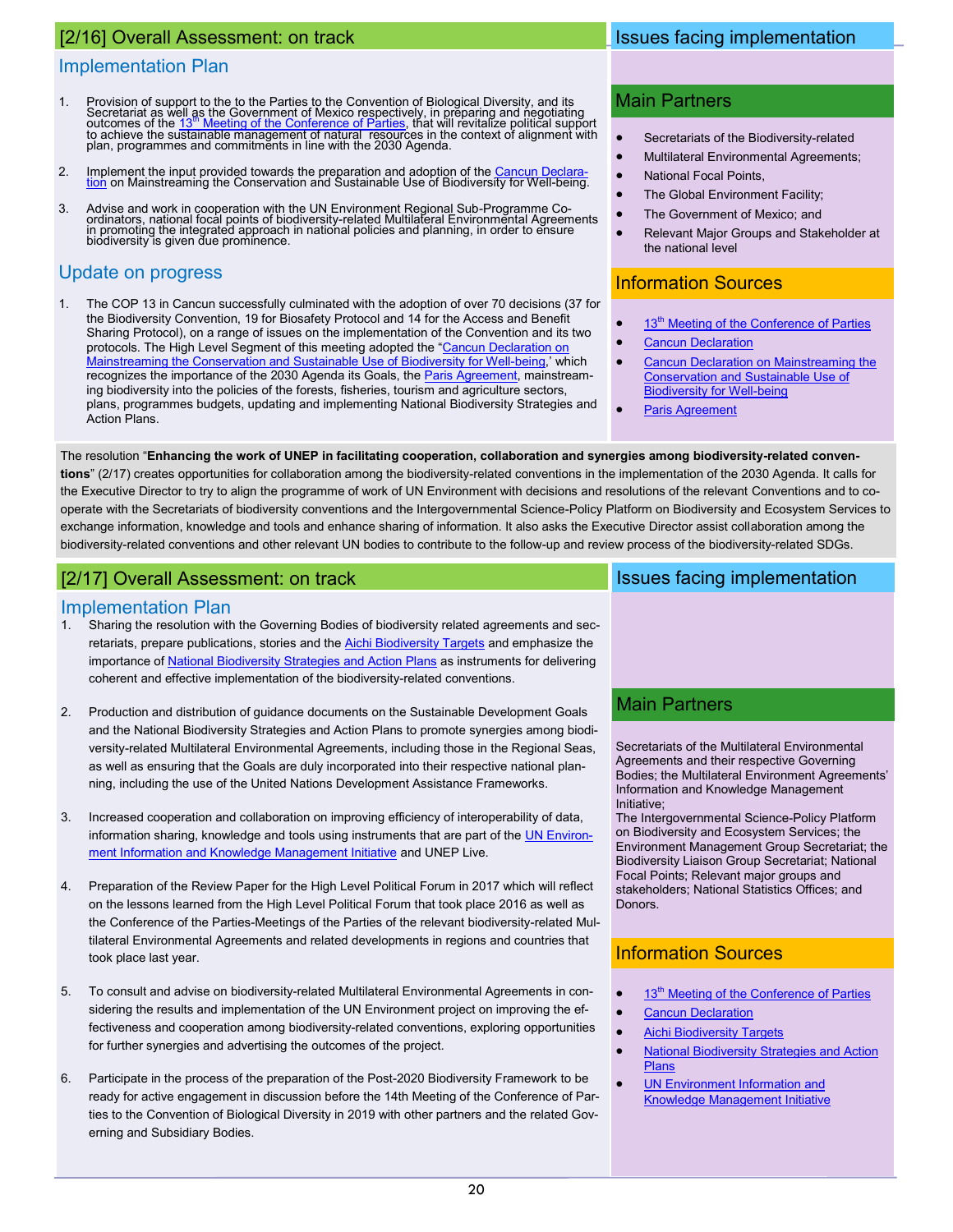### Update on progress

- 1. The results of the synergies project shared were with the Parties to biodiversity-related Multilateral Environmental Agreements through their respective Secretariats and Governing Bodies and are publicly available online and have been considered at the Conferences of the Parties to the Convention on International Trade in Endangered Species of Wild Fauna and Flora, the Convention on Biological Diversity and Meetings of the Parties to the two Convention on Biological Diversity Protocols.
- 2. Deliberations and consultations took place between UN Environment and the Multilateral Environmental Agreements on incorporation and strategic priorities of projects portfolio for the UN Environment Medium Term Strategy 2018-2021 and the Programme of Work 2018-2019 and Strategies.
- 3. A consultative meeting between UN Environment and secretariats of biodiversity-related conventions was organized to discuss enhancing synergies among in the context of the outcomes of the second Assembly and the respective resolutions in July 2016.
- This resolution has also been shared with the Environment Management Group and the Biodiversity Liaison Group along with related resolutions of the second Assembly in August 2016; and with the Multilateral Environmental Agreements in July 2016.
- 5. UN Environment's Law Division in cooperation with the Regional Offices started to implement a country support programme through the Global Environment Facility National Biodiversity Strategies and Action Plans project in Asia (Bahrain, Laos, Sri Lanka, Thailand) as well as in Latin America and the Caribbean (Guatemala, St. Lucia), highlighting the importance of National Biodiversity Strategies and Action Plans in integrating the goals of all biodiversityrelated Multilateral Environmental Agreements and the alignment with the relevant Sustainable Development Goals
- 6. Guiding materials on mainstreaming biodiversity and strengthening synergies produced.

### Main Partners

- Secretariats of the Multilateral Environmental Agreements and their respective Governing Bodies;
- The Multilateral Environment Agreements' Information and Knowledge Management Initiative;
- The Intergovernmental Science-Policy Platform on Biodiversity and Ecosystem Services;
- The Environment Management Group Secretariat;
- The Biodiversity Liaison Group Secretariat; National Focal Points;
- Relevant major groups and stakeholders;
- National Statistics Offices; and
- Donors.

The resolution on the "**Mid-term review of the Montevideo Programme IV on Environmental Law**," (2/19) emphasizes the need for activities in the field of environmental law to contribute to achieving the Sustainable Development Goals. It calls for Member States to appoint national focal points for exchanging information and building capacities so they can guide and collaborate with UN Environment.

The resolution asks the Executive Director to produce guidance to Member States for effective legislative, implementation and enforcement frameworks, and to prepare an assessment of the implementation, effectiveness and impact of the fourth Programme for the Development and Periodic Review of Environmental Law.

# 2/19] Overall Assessment: on track Issues facing implementation

### Implementation Plan

- 1. A note verbale was sent out inviting all member States to nominate national focal points by end of December 2016. UN Environment is working of the establishment of a steering committee of selected national focal points to support more closely the implementation and evaluation of the Montevideo Programme.
- 2. To enhance coordination with Governments and their focal points, UN Environment is planning the following activities: involving the focal points in the implementation of environmental law related activities, in particular with respect to the priorities identified by the resolution and the outcome of the midterm review of the Programme; organizing two meetings of the Montevideo steering committee and one meeting of all national focal points to monitor the implementation of the Programme; plan for the final assessment of the programme; and develop a proposal for the work of UN Environment in the area of environmental law in 2017 and 2018; organize one intergovernmental meeting to validate the final assessment of the Programme and a proposal for the work by UN Environment in the areas of environmental law in mid-2019.

### Update on progress

- 1. National focal points were designated by 84 Governments
- 2. In 2017, focal points will be involved in the delivery of law related activates carried out by the Law Division in the field of environmental rule of law, environmental crime, environmental impact assessments, and lead in paint legislation.

### Main Partners

UN Environment Regional Offices

### Information Sources

The resolution on the "**Application of Principle 10 of the Rio Declaration on Environment and Development in the Latin America and Caribbean Region"** (2/25) emphasizes that broad public participation and access to information and judicial and administrative proceedings are essential for sustainable development. The Assembly encourages countries to continue their efforts in support of implementing Principle 10 of the Rio Declaration, and strengthening environmental rule of law at the international, regional and national levels. The resolution also notes the progress made in the Latin American and Caribbean region to advance the development of a regional agreement on access to information, public participation, and access to justice in environmental matters.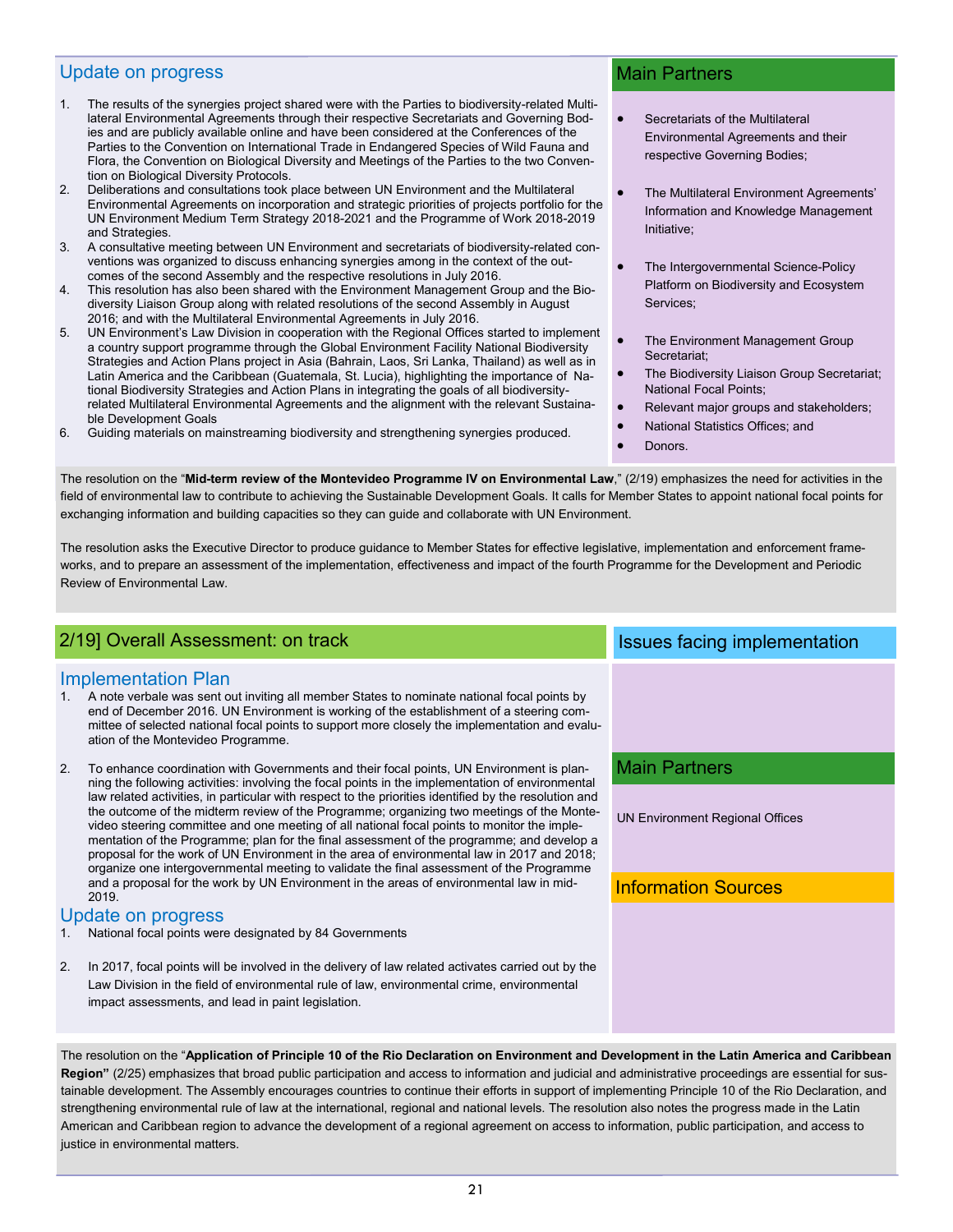# [2/25] Overall Assessment: on track Issues facing implementation

### Implementation Plan

- 1. Advance the development of the Regional Instrument on Principle 10 in the Latin American and Caribbean Region.
- 2. Plan a number of activities promoting the Bali Guidelines, engaging the judiciary and prosecutors, and preparing legal guidance materials are planned for 2017 under the programme of work 2016/2017 as part of strengthening institutions to achieve Goal 16.

### Update on progress

- 1. Progress to continue in 2017 finalizing negotiations of all Articles of the compilation text, with the first negotiation session taking place in Brazil from 20-24 March 2017 in Brasilia, Brazil at the VI Intergovernmental Negotiations Committee Meeting. Progress has also been made on capacity building for various stakeholders on Principle 10.
- Economic Commission for Latin America and the Caribbean is taking the lead in supporting this process. UN Environment participation and input, provided through the Office for Latin America and Caribbean, requires financial support.
- Financial support is also required to fund capacity building programmes held back-toback with negotiations. Financial Support required to support other capacity building programs relating to Principle 10 that will engage various stakeholders under the programme of work 2017.

### Main Partners

UN Environment Regional Offices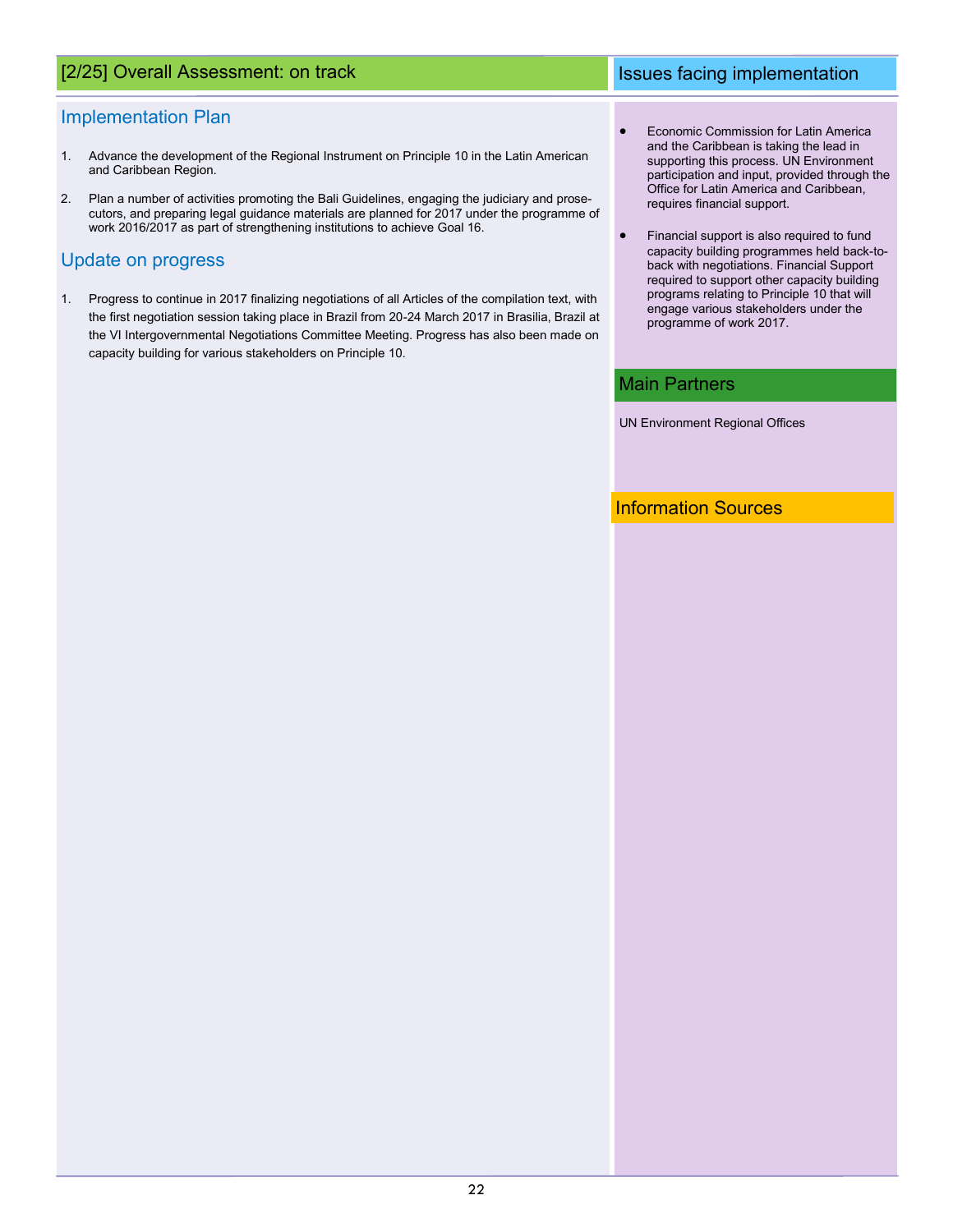**Chemicals, Waste and Air Quality** 

The resolution on "**sound management of chemicals and waste**" (2/7) has four sections on: achieving the Strategic Approach to International Chemicals Management 2020 goal; wastes; chemicals; and a final section on further action. The resolution recognizes that sound management of chemical Wastes is one of the key requirements for achieving the 2030 Agenda. This contributes to SDG 3.9 which seeks to substantially reduce the number of deaths and illnesses from hazardous chemicals and air, water and soil pollution and contamination; SDG 6.3 which focuses on improve water quality by reducing pollution, eliminating dumping and minimizing release of hazardous chemicals and materials, halving the proportion of untreated wastewater and substantially increasing recycling and safe reuse globally; and SDG 12.4, which seeks to achieve the environmentally sound management of chemicals and all wastes throughout their life cycle, and significantly reduce their release to air, water and soil in order to minimize their adverse impacts on human health and the environment.

On achieving the 2020 goal and beyond, the Assembly calls on Member States that have not yet done so to reflect the sound management of chemicals and waste as a priority within their national sustainable development planning processes. It asks UN Environment to support the process to prepare recommendations on the sound management of chemicals and waste beyond 2020 to foster the active involvement of industry stakeholders; and to: support countries in the implementation of the integrated approach to financing for the sound management of chemicals and waste; and to continue work on lead and cadmium; and

The private sector is called upon to play a significant role in financing and to build capacity of small- and medium-sized enterprises, for the sound management of chemicals and waste.

On wastes, the Executive Director is asked to ensure full integration of environmentally-sound management of waste in UN Environment's programmewide strategies and policies; and to issue an update of the Global Waste Management Outlook by the end of 2019.

On chemicals, the Assembly invites all stakeholders with experience to submit to the Secretariat, by 30 June 2017, best practices, indicating how these may enhance the sound management of chemicals, and requests UN Environment to submit an update of the Global Chemicals Outlook by the end of 2018.

An additional section invites governments and other stakeholders to provide appropriate forms of assistance, within their capabilities, for the resolution's implementation.

### [2/7] Overall Assessment: on track Issues facing implementation

### Implementation Plan

- 1. Under the advisory service project and 2030 Agenda implementation concept for 2018-2019, further guidance in being developed to assist countries in making the case to integrate sound management of chemicals and waste in national, sectoral and local planning
- 2. In 2017-2018, the Secretariat, working with other UN agencies will implement a project to support three pilot countries in linking national data collection and statistics to global chemicals and waste related indicators under the 2030 Agenda and Multilateral Environmental Agreements. To support the process, two international expert meetings will be organized in 2017 and 2018.
- 3. In addition to PoW approved projects, Secretariat services to the Strategic Approach to International Chemicals Management and its financial mechanism, UN Environment will contribute to the beyond-2020 process as a stakeholder.
- 4. The second application round under the Special Programme for Institutional Strengthening at the national level for the chemicals and waste cluster will be launched in February 2017. There will be a series of meetings in 2017 of the Executive Director and the private sector to explore opportunities for partnerships.
- 5. Global Mercury Waste Assessment is planned for publication in early 2018.
- 6. Regional outlooks for Asia, Central Asia, Africa, Latin America and the Caribbean, and Small Island Developing States are planned for publication in 2017 and early 2018.
- 8. The Secretariat will organize a workshop in Burkina Faso in the second quarter of 2017 to support development of a regional strategy in Africa for the sound recycling of lead acid batteries.
- 9. The Secretariat will send out a global survey on Sustainable Chemistry in early 2017 to obtain a better understanding about the concept in Member States. The results will inform a communication to Member States during the 2nd Quarter in 2017, to submit good practices by 30 June 2017.

| $\bullet$ | Funding for quidance documents available. |
|-----------|-------------------------------------------|
|           | Funding for country advisory services     |
|           | lacking                                   |

- Funding for SDG indictor project secured from UN Development Account. Overview report for policy makers funded through existing resources.
- Funding for the beyond-2020 process including the intersessional meetings is being raised. The contribution of UN Environment in this process as a stakeholder is funded through existing sources.
- Funding for the Special Programme is available and fund-raising to support additional countries is ongoing.
- Further funding for the work on lead and cadmium to be raised. Enhanced funding is needed to respond to the technical assistance and capacity building needs in developing countries.
- Further funding needs to be raised. To complete Global Waste Management Outlook in 2019.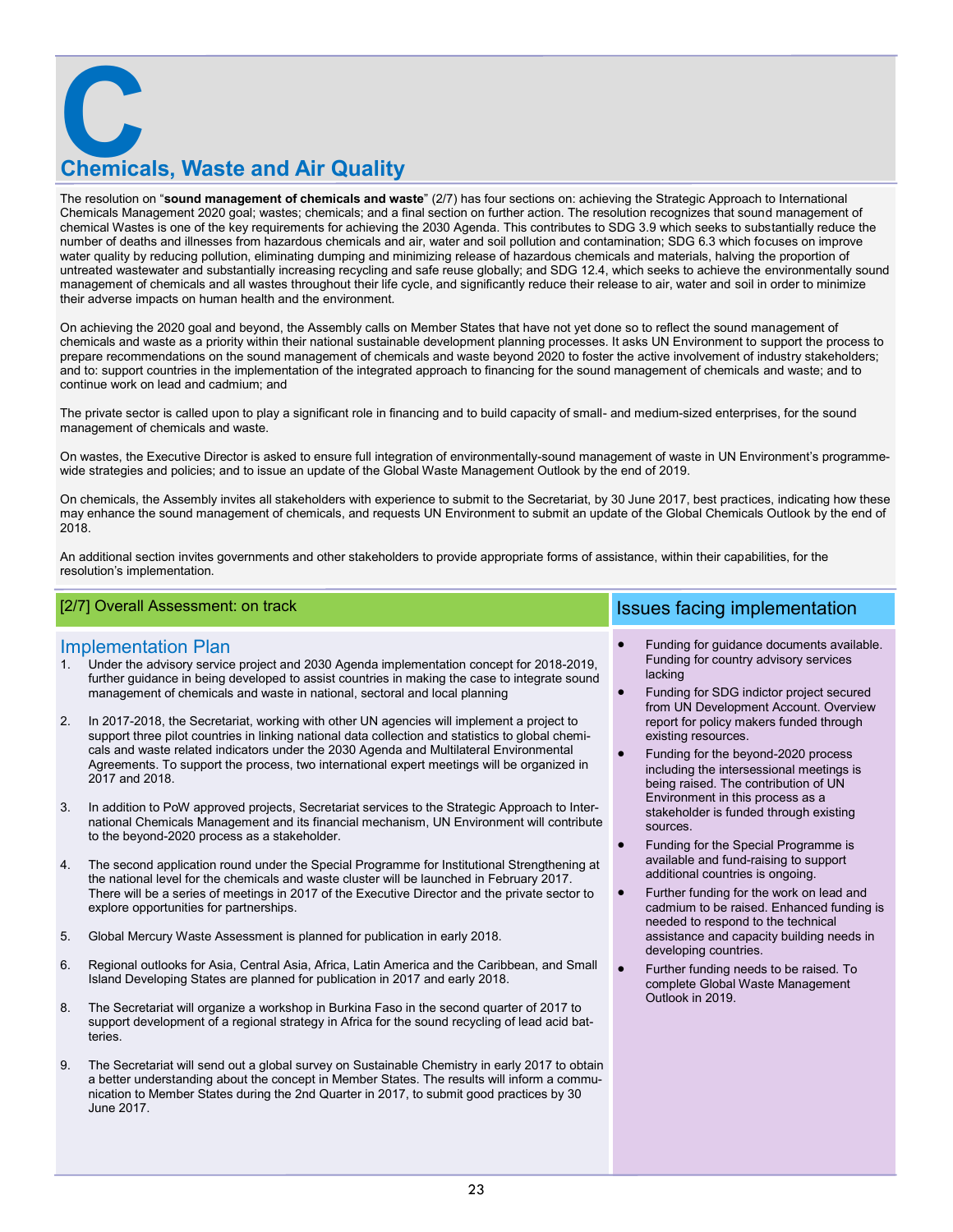10. A review paper will be prepared in 2017 which will address issues which have been identified as emerging policy issues by the International Conference on Chemicals Management, as well as other issues where emerging evidence indicates a risk to human health and the environment.

### Update on progress

- Expert meeting planned for May 2017; development of guidance on integrating sound management of chemicals and waste in national, sectoral and local planning ongoing and to be completed in 2018.
- 2. The Secretariat led the organization of an International Workshop on the Sustainable Development Goals and the Sound Management of Chemicals and Waste, Geneva, Switzerland, 11-13 April 2016. The workshop brought together more than 100 stakeholders and was organized through collaboration of the Chemicals and Waste Branch, the Basel, Rotterdam and Stockholm Conventions Secretariat and the Inter-organization Programme for the Sound Management of Chemicals.
- 3. The Strategic Approach secretariat serviced the 1st meeting of the intersessional process on the Strategic Approach and sound management of chemicals and waste beyond 2020 in Brasilia, Brazil from 7 to 9 February 2017 which brought together more than 200 participants.
- 4. UN Environment, in addition to hosting the Secretariat of the Strategic Approach to International Chemicals Management, actively contributed to and participated in the intersessional process on the Strategic Approach and sound management of chemicals and waste beyond 2020, mainly by creating linkages with the substantive work undertaken through Global Chemicals Outlook-II in the intersessional process.
- 5. The Strategic Approach secretariat actively engaged industry stakeholders during 2016 with the aim of ensuring their involvement in the intersessional process. Such engagement includes participation by the Strategic Approach secretariat in industry organized meetings. Under a collaborative agreement with ICCA signed in 2016, UN Environment and ICCA coorganized a global workshop in September 2016 (Shanghai) on the role of chemistry in implementing the 2030 Sustainable Development Agenda, with more than 100 participants from around the world.
- 6. UN Environment is actively participating in the meetings of the Inter-Organization for Sound Management of Chemicals and the Environment Management Group to raise the profile of sound chemicals and waste management and ensure coordination.
- 7. The Special Programme secretariat organized the second meeting of the Executive Board at which seven projects on institutional strengthening were approved (Iran, Kyrgyz Republic, Ukraine, Tanzania, Benin, Argentina and Dominican Republic). The approved projects all aim at building capacity at the national level towards mainstreaming chemicals and waste into the broader national development agenda.
- 8. UN Environment and the global chemical has initiated development of a project in Africa to support chemical safety
- 9. The chemicals and waste interface will be covered in a distinct chapter in Global Chemicals Outlook-II to be developed in 2017. The Director of International Environmental Technology Centre is a member of the Global Chemicals Outlook-II Steering Committee.
- 10. The Lead Paint Alliance is actively working in regions and countries to meet the goal to have legal limits to lead in paint in place in all countries by 2020. A review paper to examine latest knowledge on cadmium including options for next step is being developed in 2017.
- 11. The Secretariat organized a session on the recycling of lead acid batteries in Dakar, Senegal, in December 2016 within a West African sub-regional workshop on multilateral environmental agreements and sustainable development goals related to chemicals and waste.
- 12. The Global Waste Management Outlook represents the first comprehensive global overview of the state of waste management around the world in the 21st century. It was complemented by a Waste Management Outlook for Mountain Regions published in December 2016.
- 13. The first meeting of the Steering Committee for Global Chemicals Outlook, 15-16 December 2016, discussed the development of issue papers including sustainable chemistry.
- 14. UNEP/EA.2/INF/20 was circulated to stakeholders of the Strategic Approach to International Chemicals Management in July 2016 for comment, as requested by the Assembly. A review paper will be prepared in 2017 which will address issues which have been identified as emerging policy issues by the International Conference on Chemicals Management, as well as other issues where emerging evidence indicates a risk to human health and the environment.
- 15. In 2016, UN Environment and the World Health Organization initiated collaborative activities to implement the recommendations of the International Conference on Chemicals Management on environmentally persistent pharmaceuticals pollutants.

### Main Partners

- UN Environment is partnering with state and subnational governments,
- Intergovernmental organizations,
- Civil society,
- Private sector and academia through various multi-stakeholder mechanisms such as the Strategic Approach to International Chemicals Management.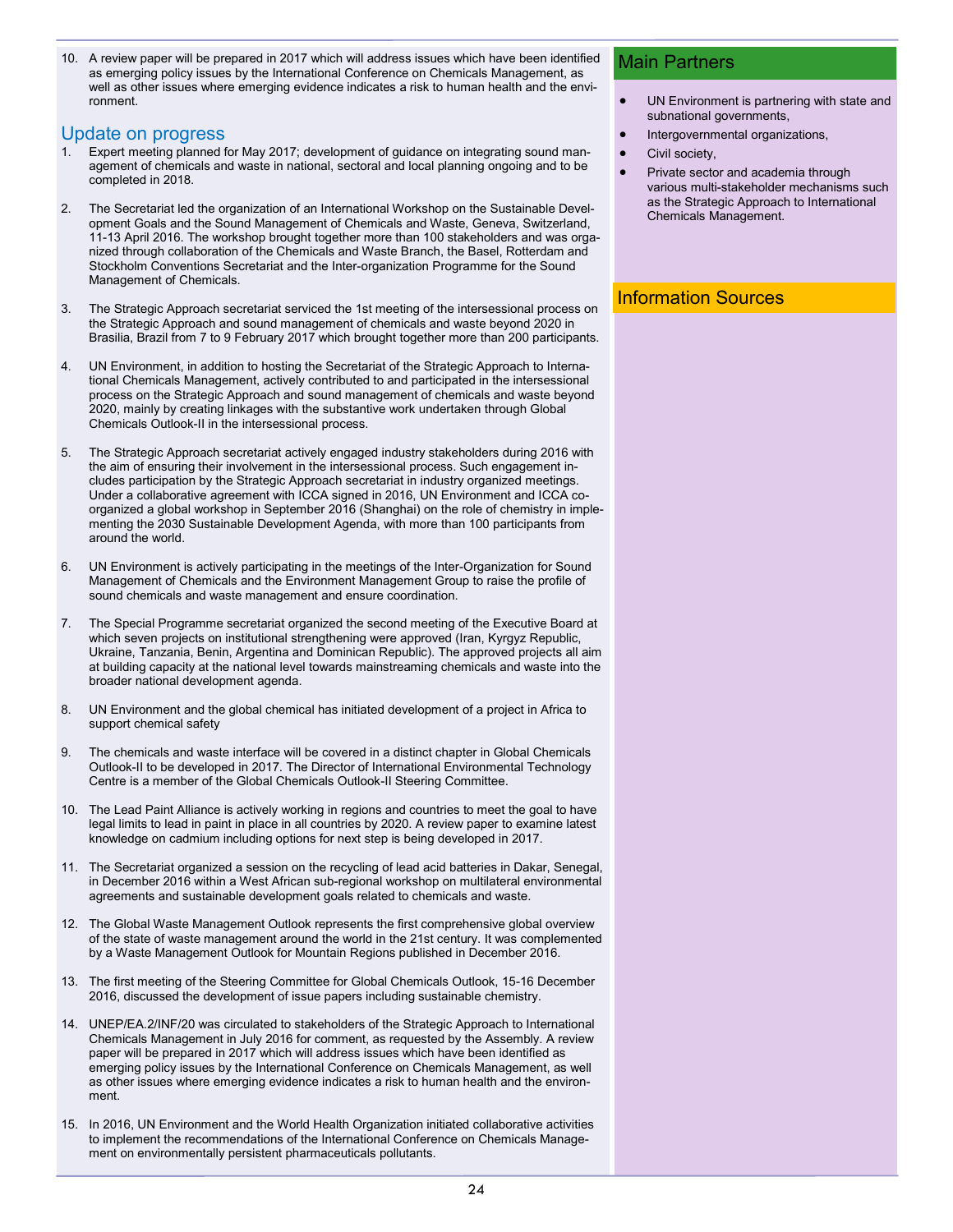The resolution on "**sand and dust storms**" (2/21) is aims to promote a coordinated approach to combatting sand and dust storms globally. It requests the Executive Director to address the challenges of sand and dust storms through identification of data and information gaps, policy measures and actions, building on UNGA resolution 70/195 and UNEA 1/7. Member States are invited to intensify monitoring, data collection and knowledge sharing; and Member States regional banks and others are invited to contribute financial resources towards projects that address the challenge of sand and dust storms.

# (2/21) Overall Assessment: on track Issues facing implementation

### Implementation Plan

1. Science Division intends to provide data and information on the impacts and possible solutions for sand and dust storms.

## Update on progress

1. A Global Assessment of Sand and Dust Storms was conducted by UN Environment, the World

Meteorological Organization and the UN Convention to Combat Desertification. The findings of the report, which included a framework for policy actions to mitigate sand and dust storms, were presented at the second United Nations Environment Assembly and distributed at the United Nations General Assembly

- 2. As a follow-up to the recommendations of the Global Assessment, UN Convention to Combat Desertification and UN Environment convened an Expert Workshop on Economic Impact Assessment of Sand and Dust Storms held Sept 2016 in Songdo, Korea. The workshop planned a technical guide for mitigating sand and dust storms and an economic assessment of sand and dust storm mitigation measures. The economic assessment will provide guidance to help countries identify the best approaches for mitigating sand and dust storm causes and effects.
- 3. The findings of the were also presented at an International Workshop on Meteorology, Sand and Dust Storm, Combating Desertification and Erosion, held October 2016 in Istanbul, Turkey.
- 4. UN Environment and University of Arizona presented a proposal for the development of a global Dust-Health Early Warning Service at the 97th Annual Meeting of the American Meteorological Society, held January 2017, in Seattle, USA.

 Varied Financial implications / challenges to mobilize resources to produce the technical guide and the economic assessment. Resource mobilization is underway. Finance of the development of the warning service is being discussed.

## Main Partners

- World Meteorological Organization,
- UN Convention to Combat Desertification,
- University of Arizona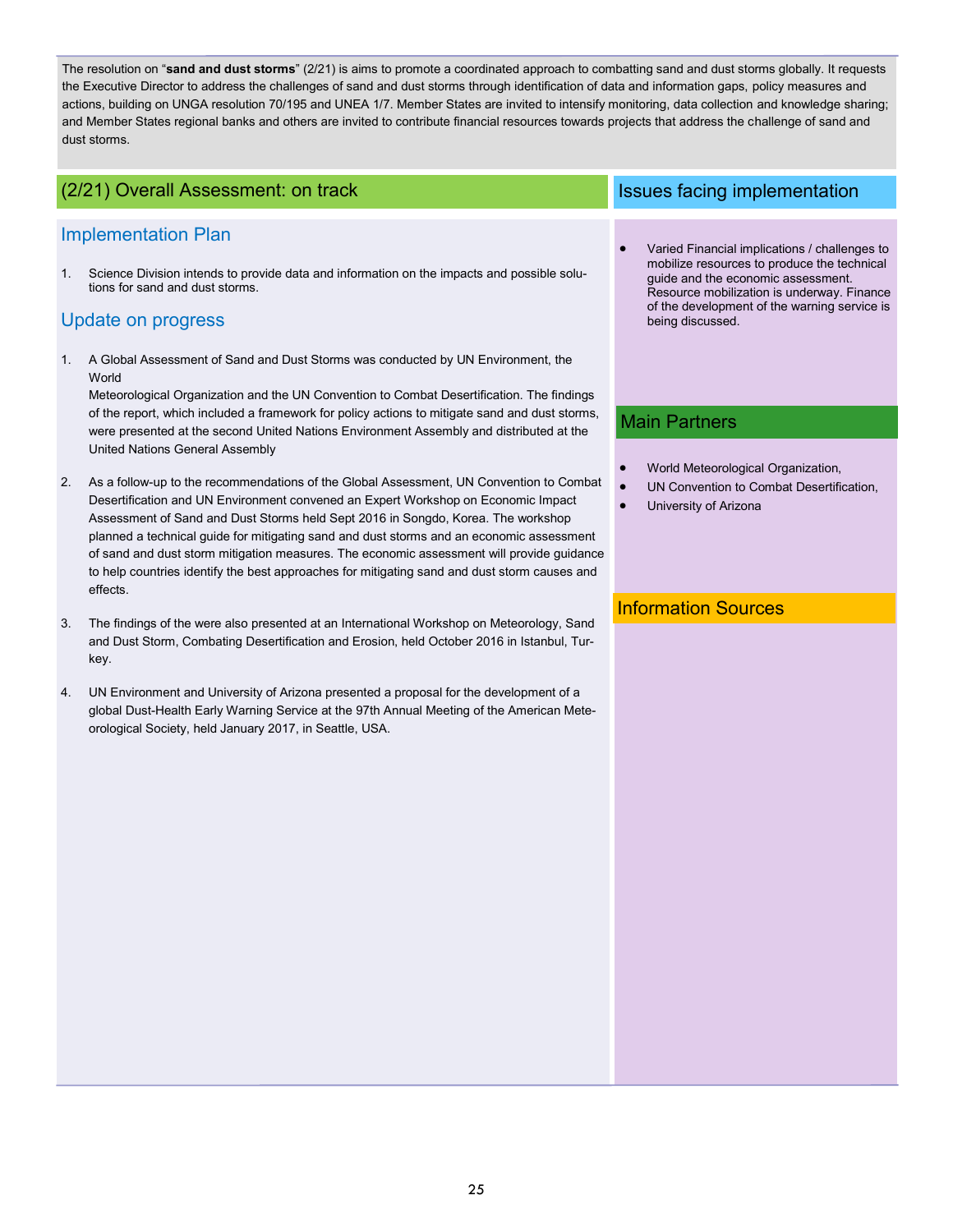

The resolution on "**Sustainable consumption and production**" (2/8) recognizes that promoting sustainable consumption and production is essential for achieving sustainable development and notes that all countries should take actions.

This contributes to SDG 8.4 which aims at improving progressively, through 2030, global resource efficiency in consumption and production and endeavour to decouple economic growth from environmental degradation, in accordance with the 10-year Framework of Programmes on Sustainable Consumption and Production, with developed countries taking the lead, and SDG 12 which seeks to ensure sustainable consumption and production patterns.

The resolution encourages Member States to take the necessary steps to achieve Goal 12 and related targets in other SDGs, in accordance with the 10YFP, with developed countries taking the lead. It requests the Executive Director to ensure UN Environment continues and strengthens its work to facilitate coordinated efforts in all regions to ensure the sustainable production and consumption and the implementation of the related goals and targets of the 2030 Agenda. It invites the International Resource Panel and other relevant scientific and expert groups to make available reports, including on the state, trends, and outlook of sustainable consumption and production, to a future meeting of UNEA but not later than 2019.

### Implementation Plan

- 1. UN Environment as the acting Secretariat of the 10 Year Framework of Programmes on Sustainable Consumption and Production Patterns is developing a Monitoring and Evaluation Framework to Goal 12, among others.
- 2. A Global Survey on National Sustainable Consumption and Production Policies and Initiatives was undertaken by the Secretariat of the 10 Year Framework. This survey aims to develop a baseline of existing national Sustainable Consumption and Production policies and initiatives of governments worldwide, and will help highlight opportunities for replication and scaling up efforts in this regard, as well as identify any capacity building needs.
- 3. As part of the current Programme of Work, UN Environment is mandated to provide assistance to 15 countries in the design and implementation of their respective Sustainable Public Procurement plans. UN Environment is also involved in two European Commission funded projects related to Sustainable Public Procurement and Eco-labelling in 12 countries.
- 4. The Secretariat is empowering National Focal Points through capacity-building and Sustainable Consumption and Production institutional strengthening and mainstreaming at both regional and national levels, as well as supporting the alignment of the regional Sustainable Consumption and Production roadmaps to the Goals. These Focal Points are also being supported to engage in the 10 Year Framework, through Sustainable Consumption and Production roundtables and enhanced coordination regional Sustainable Consumption and Production initiatives such as SWITCH-Asia.
- 5. The six thematic and sectoral programmes of the 10 Year Framework gather more than 450 partner organizations, drawn from governments, business, civil society and institutions working on Sustainable Consumption and Production, which have formed consortia to establish concepts for large-scale projects, defining work areas and capacity building needs
- 6. A new resource mobilization strategy for the 10 Year Framework has been developed to seek funds from a variety of sources for the Trust Fund and the Programmes. The Secretariat is overseeing its Trust Fund that allocates resources through calls for proposals.
- 7. 10 Year Framework will report annually against indicators of the Monitoring and Evaluation framework, including against a number of Sustainable Development Goal indicators.
- 8. The Secretariat together with the Programme supports Member States and Stakeholders in identifying relevant indicators and data collection to measure progress on Sustainable Consumption and Production in the context of multiple Sustainable Development Goals.
- 9. An Inter-Agency Coordination Group has been convened by the Secretariat, which agreed on action points to facilitate strengthened coordination for Sustainable Consumption and Production and visibility of the 10 Year Framework and Production Patterns across different Agencies.
- 10. The Production Patterns Secretariat has upgraded its knowledge management and information sharing web platform, the Global Sustainable Consumption and Production Clearing **House**
- 11. The Secretariat continues to provide scientific and expert support through the 10 Year Frame-work. It is collaborating with the [International Resource Panel](http://www.unep.org/resourcepanel/) to promote science-based decision making for Sustainable Production and Consumption among Member States and Stake-holders. Cooperation with the [Lifecycle Initiative](http://www.lifecycleinitiative.org/) is also in the plans.

### (2/8) Overall Assessment: on track Issues facing implementation in the state of the state of the state of the state of the state of the state of the state of the state of the state of the state of the state of the state of

### Financial challenges:

- Obtaining funding for large-scale projects remains a challenge for the 10 Year Framework of Programmes on Sustainable Consumption and Production Patterns.
- SWITCH-Asia Regional Policy Support Component faced difficulties in donor reporting and rapid implementation due to UMOJA. SwitchMed is under-staffed and recruitment process has been started (on project funding) to assure in-country implementation. Additional financial resources required to continue replicating and scaling up the SwitchMed methodology and to support ongoing implementation.
- Since reporting against the indicators is voluntary, significant financial resources are required to meet the data collection and monitoring needs of the 10 Year Framework of Programmes on Sustainable Consumption and Production Patterns midterm review.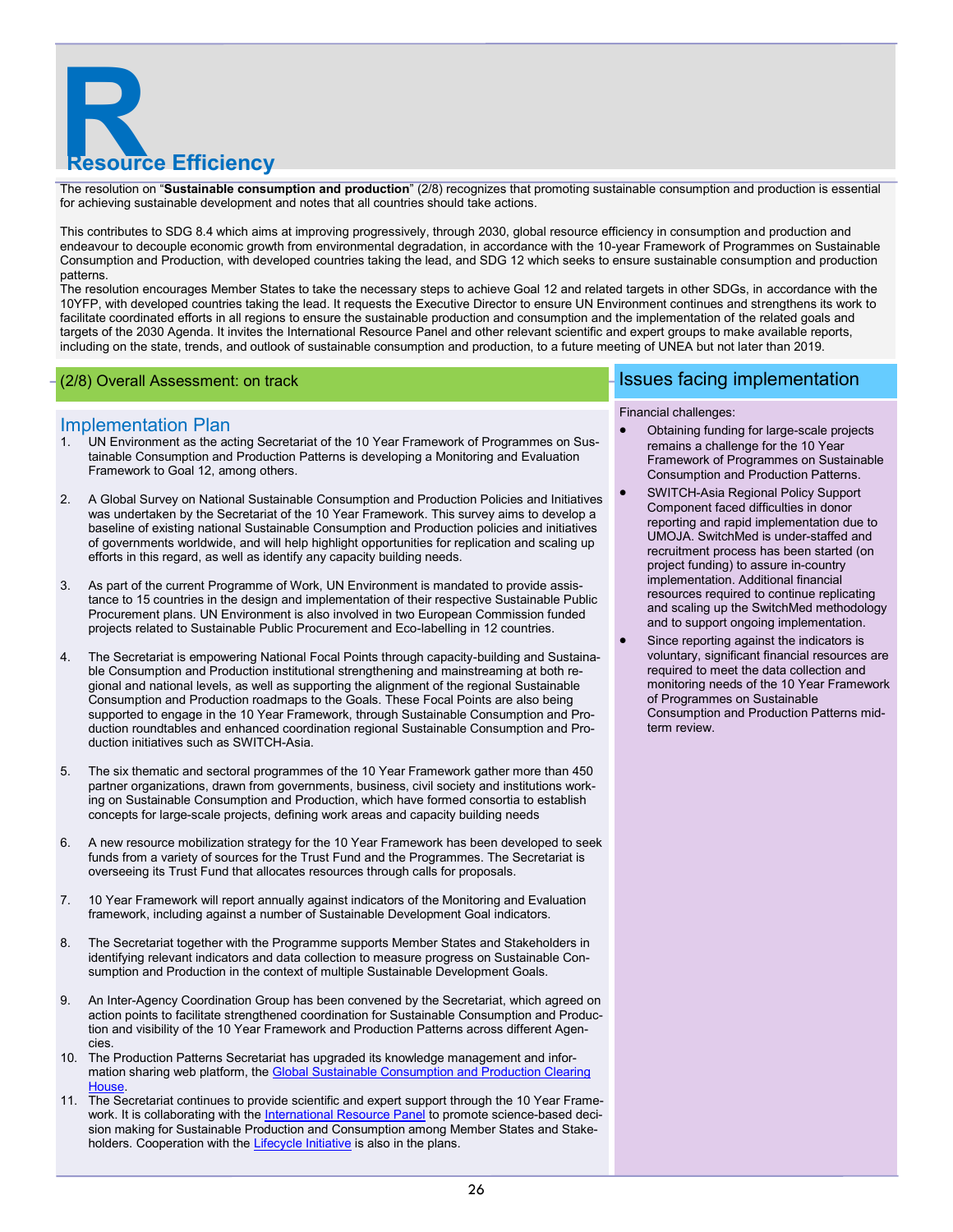### Update on progress

- 1. The Monitoring and Evaluation Framework to achieve Goal 12 was finalized in October 2013. The testing phase of the Framework started in January 2017.
- 2. A comprehensive methodology for collecting and analyzing information on national sustainable consumption and production policies and initiatives was developed. A joint analysis of the pilot results and lessons learnt is underway with regional experts.
- 3. There are currently 7 assessments in place, and 9 Sustainable Consumption and Production Action Plans.
- 4. There are more than 25 Multi-Stakeholder National Sustainable Consumption and Production workshops, trainings and roundtables organized with other 1500 participants from different Ministries, business entities, academia and civil society.
- 5. There is a new Asia Pacific Strategy on Sustainable Consumption and Production, under the leadership of the current and former 10 Year Framework and Production Patterns Board Members.
- 6. Preparations are underway for the Production Patterns Conference on South-South Cooperation in Brazil on 6-7 April 2017.
- 7. A workshop on 'Mainstreaming Energy Efficiency Across all the 10 Year Framework of Programmes on Sustainable Consumption and Production Patterns Programmes' took place in September 2016 in Copenhagen. An inter-programme meeting will take place in Paris in May 2017.
- 8. The Secretariat developed and launched a final paper on 'Monitoring the Shift to Sustainable Consumption and Production in the context of the Sustainable Development Goals' in partnership with the Ministry of Environment of Chile, Statistics Sweden and the United Nations Statistics Division.
- 9. All Programmes have at least 1 Government Official in the lead/co-lead position and it's Multistakeholder Advisory Committees are made up of governments, private sector, civil society and academia.
- 10. The International Resource Panel will provide a scientific assessment on the state, trends and outlook of Sustainable Consumption and Production from the perspective of the sustainable management of natural resources. This will be submitted as a pre-session information document for consideration at the third Assembly.
- 11. A comprehensive report building on the interim analysis, and providing a global assessment on natural resource use and management in the context of sustainable consumption and production will be submitted by the International Resource Panel to the fourth Assembly in 2019.

### Main Partners

- UN Environment's Asia Pacific Office;
- United Nations Statistics Department;
- United Nations Industrial Development Organization;
- International Resource Panel;
- World Tourism Organization;
- Sweden Statistics;
- European Commission;
- Public Procurement Authorities;
- Ministries of Finance and Environment;
- RMIT University Australia;
- Institute for Global Environment Strategies;
- Stockholm Environment Institute;
- Korea Environmental Industry & Technology Institute;
- World Travel and Tourism Council;
- Philippine Center for Environmental
- Protection and Sustainable Development;
- Western Cape Government of South Africa,
- National Procurement Agency of Uruguay;
- Jordan's Royal Scientific Society Cleaner Production Center;
- Jordan Ministries of Environment,
	- Health,
- Labor
- Industry and Trade, Finance;
- Amman Chamber of Industry;
- Small and Medium sized enterprises in Jordan;
- Ministry of Natural Protection of Armenia; and small and medium sized enterprises in Armenia;
- EC Joint Research Center;
- Consumers International; and
- Lifestyle Initiative.

### Information Sources

- [Global Sustainable Consumption and](http://www.scpclearinghouse.org/)  **[Production Clearing House](http://www.scpclearinghouse.org/)**
- [International Resource Panel](http://www.unep.org/resourcepanel/)
- [Lifecycle Initiative](http://www.lifecycleinitiative.org/)

"**Prevention, reduction and reuse of food waste**" (2/9) recognizes the negative impacts of food waste and fundamental priority of achieving food security and nutrition. This links with SDGs 12.3 which aims at halving per capita global food waste at the retail and consumer levels and reduce food losses along production and supply chains, including post-harvest losses

In the resolution, the Assembly invites governments to implement programmes including market-based incentives that reduce food lost and wasted at all stages of the food value chain; participate in existing international efforts regarding improved methodologies to better measure food loss, and waste generation; and engage in international cooperation with the objective of reducing and/or eradicating food loss resulting from contamination at the production stage by sharing technical knowledge and good practices.

UN Environment is asked to collaborate with partners in the development multi-stakeholder initiatives that focus on food waste reduction and enhance cooperation with other UN agencies to, share information and support communities of practice that focus on food waste and loss reduction.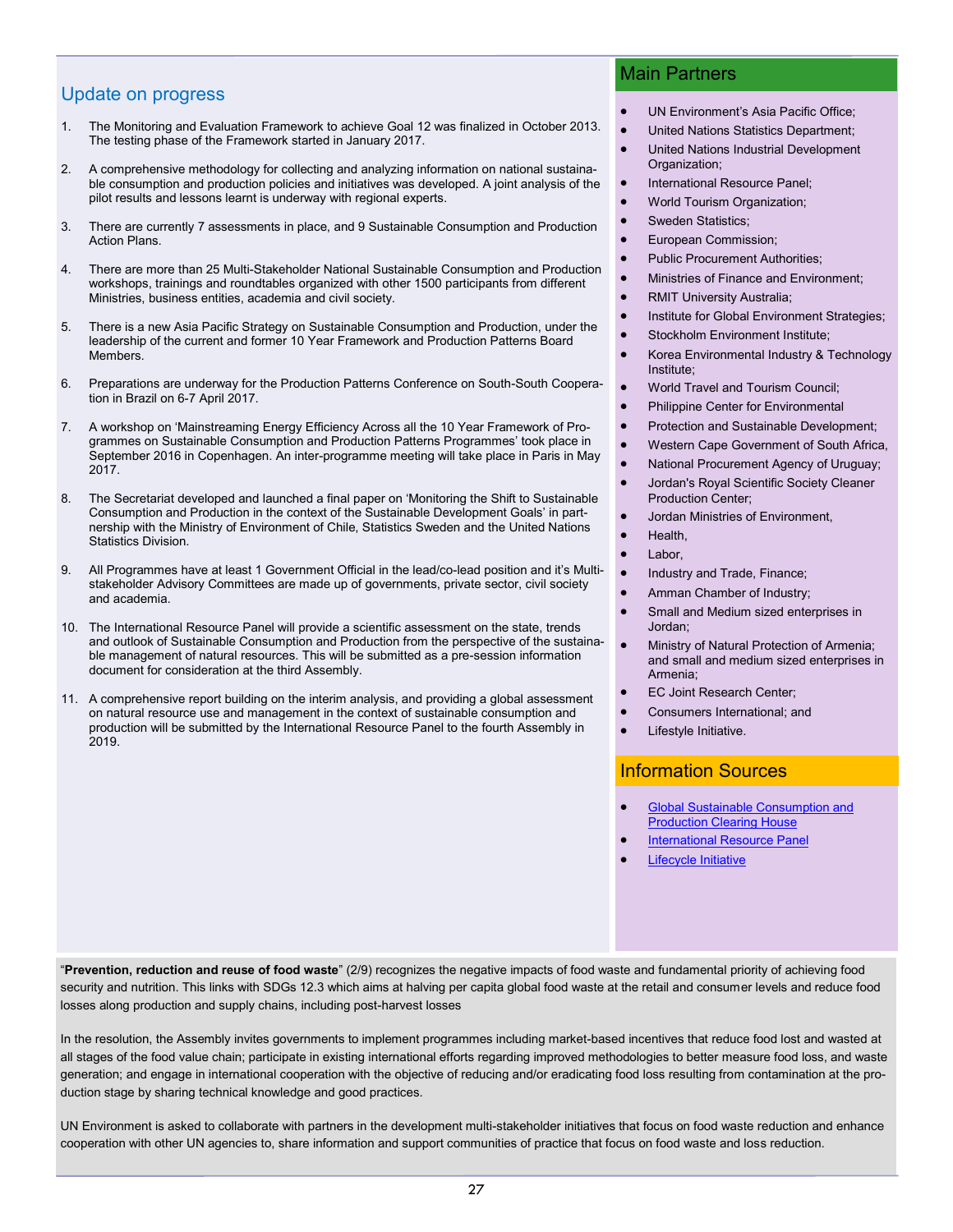### [2/9] Overall Assessment: on track Issues facing implementation

### Implementation Plan

The plan is:

- 1. To reinvigorate and relaunch the Think Eat Save campaign in partnership with the Communications Division in 2017.
- 2. To continue leadership and advocacy efforts or achieving Sustainable Development Goal target 12.3 by: a) ensuring that the Food Loss and Waste Protocol is approved as an indicator for target 12.3, with UN Environment as the custodian, and in collaboration with technical partners, and b) co-leading Champions 12.3 with UN Environment as a co-chair to raise awareness.
- 3. Further increase UN-wide coherence on food loss and waste in cooperation with FAO through joint activities in the context of the 10YFP Sustainable Food Systems Programme and linking Think Eat Save and SAVE Food.
- 4. Deliver Capacity building and implementation support to businesses and countries that commit to preventing and reducing food waste through the development of a community of practice. Sustainable Development Goal target: 12.3 - by 2030 halve per capita global food waste at the retail and consumer level, and reduce food losses along production and supply chains including post-harvest losses.

### Update on progress

- 1. Working with UN Environment's Sustainable Development Goals coordination group to ensure that the Food Waste Protocol is adopted as an indicator for Goal 12.3
- 2. Relaunch and reinvigorate the Think Eat Save campaign (joint activity between Economy and Communications Divisions) to raise global awareness of food waste, share good practices and create momentum for change.
- 3. Piloting the Think Eat Save Guidance in South Africa, Saudi Arabia and Colombia. This Guidance provides a comprehensive approach for countries and companies in developing food waste prevention programmes.
- 4. Regional Capacity Building workshops together with UN Environment Regional Offices, raising awareness on food waste and sharing the Think Eat Save guidance methodology with governments, food sector businesses and civil society.
- 5. Active in Champions 12.3, to mobilize action for the delivery of Goal 12.3. Erik Solheim cochairs this group of Champions with Tesco Chief Executive Dave Lewis.

 Progress is being made in spite of insufficient funding. This resolution calls for activities that require a much wider funding base and a much more comprehensive effort from UN Environment. Funding levels should ideally reach 600,000 USD per year to ensure that awareness on this subject is raised, governments are encouraged to act and data is collected to measure progress towards SDG 12.3. Individual efforts on implementation support to businesses and countries would have to be covered separately either by the stakeholder themselves of other funding mechanisms.

### Main Partners

At the International Level:

- UN Food and Agriculture Organization,
- World Resources Institute, Waste and Resources Action Programme (United Kingdom),
- World Wildlife Fund International,
- Consumer Goods Forum,
- World Business Council for Sustainable Development,
- Wageningen University.
- At the Country level:
- China: Chinese Academy of Sciences;
- Thailand: Thailand Ministry of Natural Resources, Nestle;
- Saudi Arabia: Savola Group, Ministry of Agriculture;
- South Africa: Department of Trade and Industry, The Council for Scientific and Industrial Research, Municipalities of Johannesburg and Tshwane.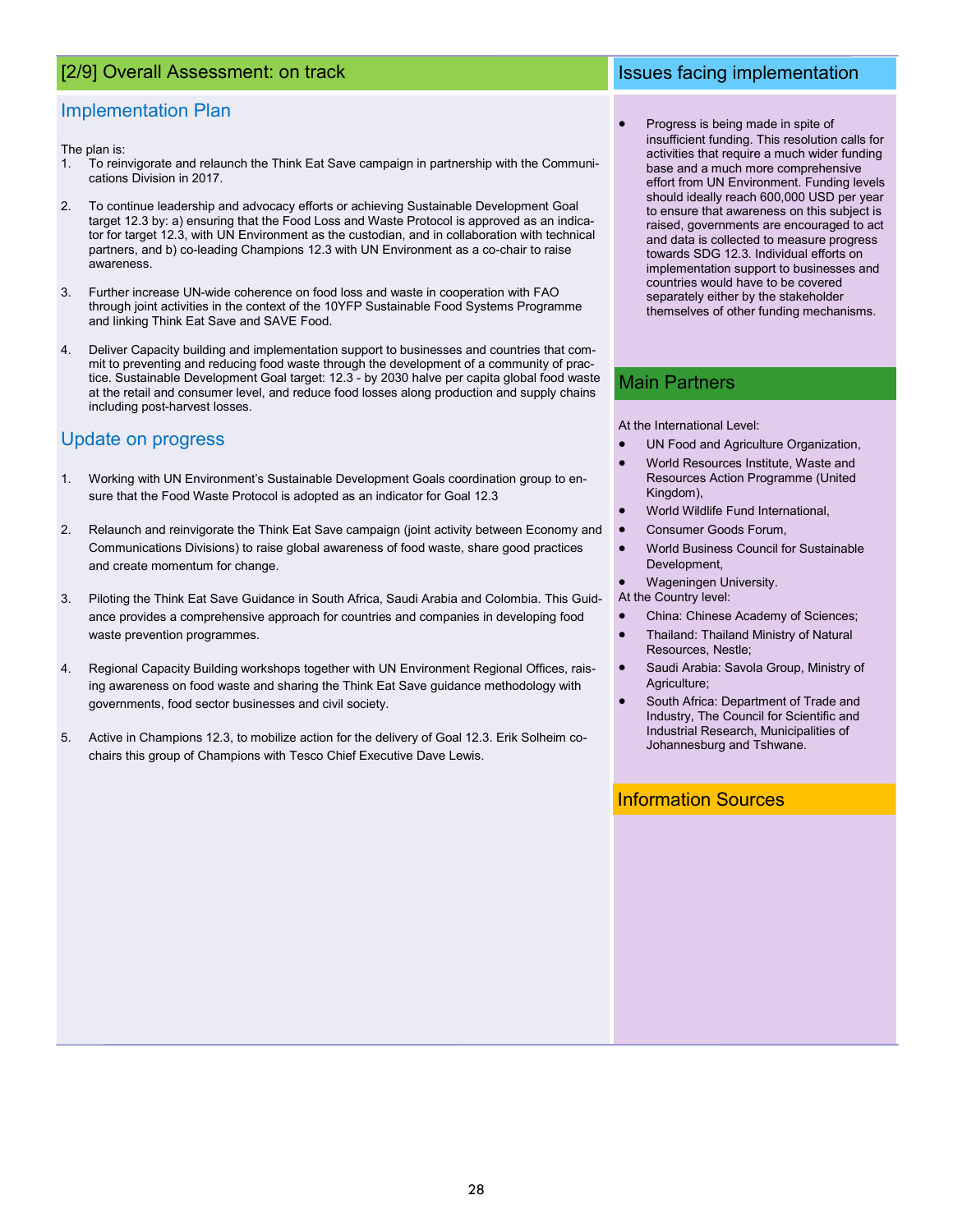

The operative paragraphs of the resolution on the "**Relationship between UNEP and the MEAs for which it provides the secretariat**" (2/18) are set out in four sections on institutional framework and accountability, administrative and financial framework, mutual supportiveness of PoWs, and future steps.

On institutional framework, the Assembly requests UN Environment to develop a draft template of options for the provision of secretariat services, for example, in the form of a Memorandum of Understanding, for consideration by the Conventions of the Parties' to the Agreements. The resolution encourages UN Environment to maintain the flexibility required on a case-by-case basis.

The Assembly invites the governing bodies of the Agreements to bring to UN Environment's attention any administrative or financial challenges faced in implementing the MOUs, and to share good practices in budget and human resource management among themselves. It also asks UN Environment to waive Programme Support Costs on voluntary contributions for participation costs when participation is arranged by administrative staff financed by the Programme Support Costs on the operating budget; and to prepare information on the implications of the International Public Sector Accounting Standards on their operational budgets.

The Assembly also requests UN Environment to make available scientific information relevant to the work of the Agreements, in the framework of the 2030 Agenda.

### Implementation Plan

- 1. UN Environment's Corporate Services Division will begin consultations with the Secretariats of the UNEP-administered Multilateral Environmental Agreements in the 1st quarter of 2017 to determine the most appropriate template of options for the provision of secretariat services.
- 2. An update on all the actionable requirements of this resolution will be presented by UN Environment's Law Division with input from the Corporate Services Division, to the 3rd Session of the United Nations Environment Assembly, and a final report of the same to the 4th Session of the Unite Nations Environment Assembly in 2019.

### Update on progress

- Letter sent by Executive Director to governing bodies of the Multilateral Environmental Agreements dated 26 July 2016 forwarding the resolution and drawing their attention to operative paragraphs 3 and 4 of this resolution.
- 2. Programme Support costs for travel has been waived for the meetings of Parties for the Convention On International Trade In Endangered Species Of Wild Fauna And Flora, Convention On Biological Diversity, and the joint meeting of the parties of the Basel, Rotterdam and Stockholm Conventions. UN Environment is also considering a policy on the use and management of Programme Support Costs
- 3. An information note was sent from Director, Corporate Services Division, on 14 December 2016 to Secretariats of Multilateral Environmental Agreements to be shared with their respective governing bodies, regarding implications of the International Public Sector Accounting Standards for their respective operational budgets.
- 4. Quarterly meetings are held with the Secretariats of the Multilateral Environmental Agreements to discuss how their portfolios can be mutually supported to deliver on UN Environment's Medium Term Strategy 2018-2021. These are further supported by in depth bilateral meetings with UN Environment Sub-Programme Coordinators and focal points from the Secretariats of the Multilateral Environmental Agreements to which UN Environment provides the Secretariat.

## (2/18) Overall Assessment: on track Issues facing implementation

### Main Partners

 Secretariats of Multilateral Environmental Agreements for which UN Environment provides the secretariat or secretariat functions

### Information Sources

The Assembly approved the "**2018-2021 MTS and the PoW and budget for the biennium 2018-2019**" (2/20). The resolution requests the Executive Director to continue adapting the voluntary indicative scale of contributions urges Member States and others in a position to do so to increase their voluntary contributions to UNEP, notably the Environment Fund. It also asks the Executive Director to continue to broaden the donor base and to design and implement a resource mobilization strategy.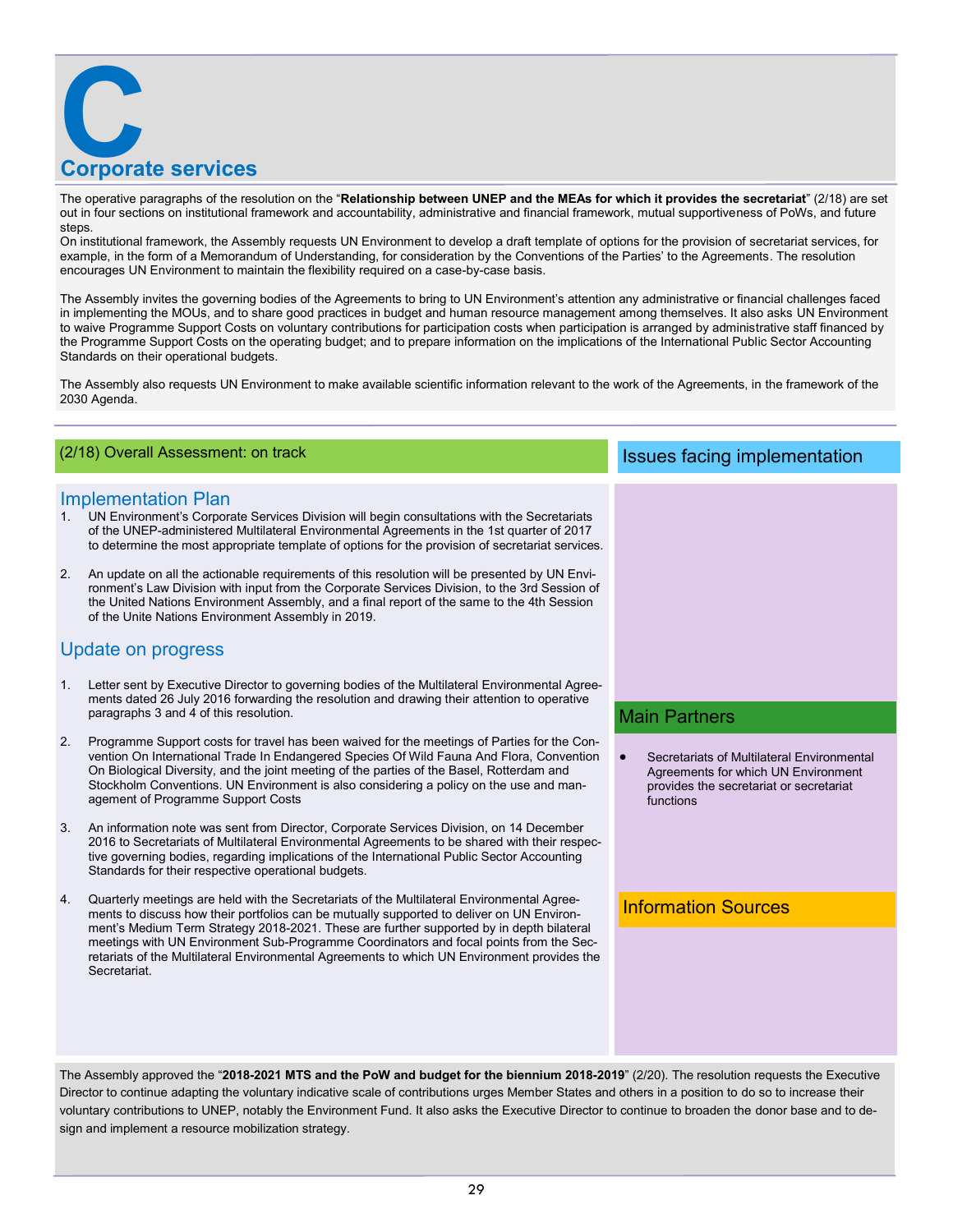### Implementation Plan

- 1. UN Environment adhere to UN financial rules and regulations to ensure that the funds are being utilized in accordance with the purpose for which they are approved.
- 2. Continue to hold the Committee of Permanent Representatives meeting every six months to review the UN Environment programme performance which provides insight of the organization's progress against the mid-term strategy and programme of work. Next CPR meeting is scheduled for March 2017.
- 3. Member States are expected to engage and encourage each other to take collective and global responsibility for the organization's funding in line with the universal membership. The Secretariat is encouraging and supporting these efforts.
- 4. A resource mobilization strategy will be designed and discussed with the Member States based on the 2014 Global Funding Strategy during 2017, starting at the Annual Sub-Committee Meeting in March 2017. It is expected to be ready by the 3rd Session of the United Nations Environment Assembly in December 2017.
- 5. UN Environment's Programme of Work for 2020-2021 is scheduled to be developed in 2018.

### Update on progress

- 1. Periodic review of relevant financial indicators is carried out to ensure efficient management of available resources. Half yearly presentation the Committee of Permanent Representatives and annual Programme Performance Reports cover budgetary and financial aspects of UN Environment.
- 2. New Environment Fund appropriation process was adopted by Senior Management Team to increase transparency and accountability at both divisional level and sub-programme level
- 3. Secretariat engages the member states on a continuous basis to encourage provision of secure, stable, adequate and increased financial resources as per the commitments made in the Rio+20 summit. This is done through discussions between the Executive Director, Deputy Executive Director, UN Environment Regional Offices and Member States supported by outreach material at global and regional level. For example, special focus material on Environment Fund will be ready by the 3rd Session of the United Nations Environment Assembly.
- 4. The Executive Director's proposal for the Voluntary Indicative Scale for the biennium 2018- 2019 will be communicated to the Member States by October 2017, as per the Governing Council decisions SS.VII/1 and other relevant decisions.
- 5. The share of the Environment Fund that is devoted to post costs and non-post costs is being monitored and reported in the Committee of Permanent Representatives on a half yearly basis, and annual Programme Performance Reporting.

### [2/20] Overall Assessment: on track Issues facing implementation

 Availability of funding for the implementation of the Programme of Work.

Main Partners

### Information Sources

On the "**management of trust funds**" (2/23), the Assembly requests the Executive Director to prepare a report highlighting the challenges of managing multiple trust funds and to propose steps that could be taken to reduce the administrative burden of maintaining these trust funds. The Assembly approved the extension of a number of trust funds in support of UNEP's PoW; and noted and approved trust funds on regional seas programmes, conventions, protocols and special funds.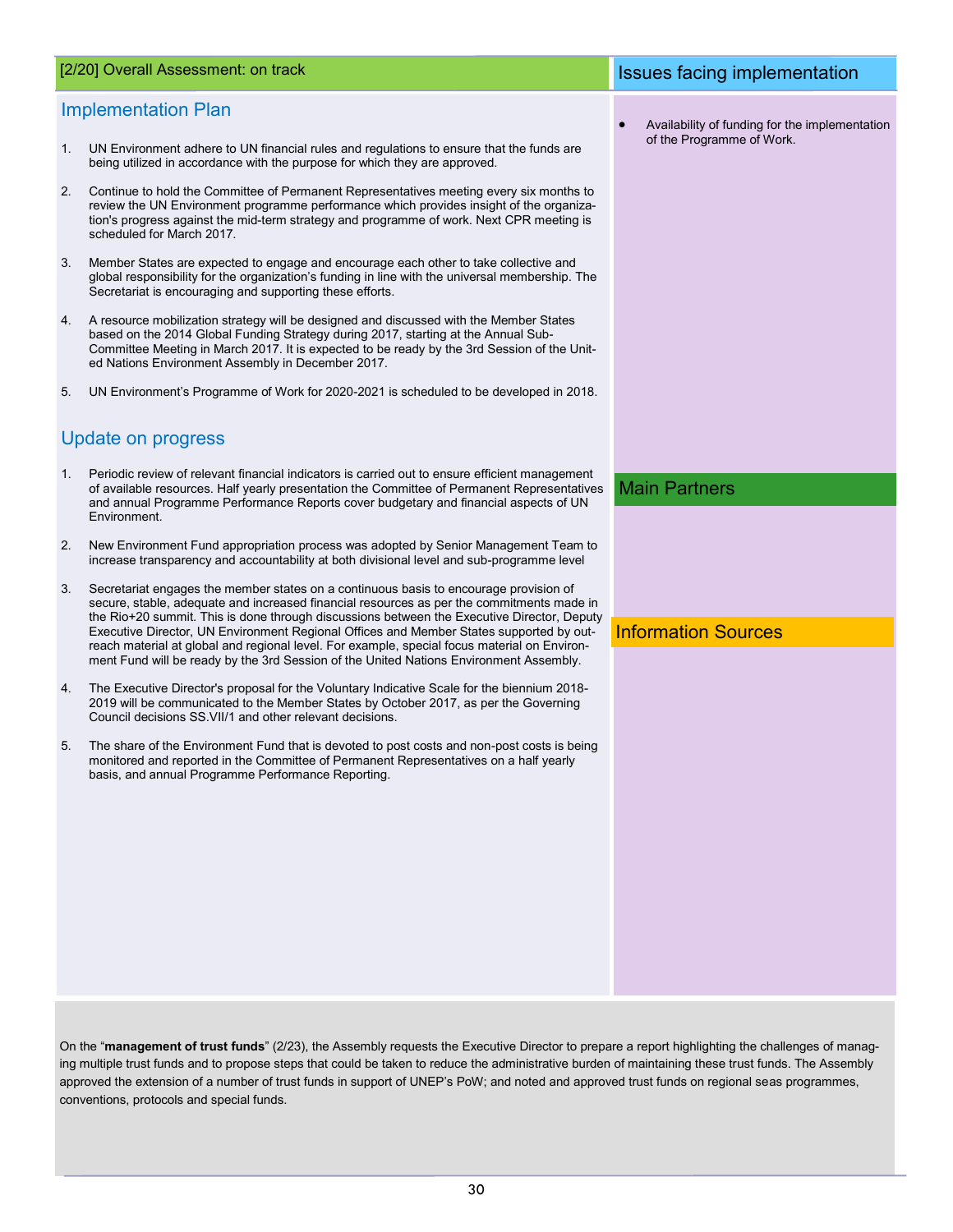# Projected cost of US \$50,000 for the report, which includes staff costs, translation and print costs. Implementation Plan N/A Update on progress 1. Draft report highlighting the challenges of managing multiple trust funds and proposing steps which can be taken to reduce the administrative burden of maintaining these trust funds will be finalized at the beginning of the 2nd quarter of 2017 for review of the Executive Director. [2/23] Overall Assessment: on track Issues facing implementation Main Partners Information Sources

In the resolution on the "**UNEA cycle**" (2/22), the Assembly decided to hold its regular sessions in odd numbered years commencing with its third session in 2017 and that OECPR-3 and UNEA-3 shall each consist of a three-day meeting and will be convened back-to-back in order to minimize financial costs;

The Assembly also recognized that the cost of the 2017 UNEA session and the 2017 Open Ended Committee of the Permanent Representatives have not been reflected in UN Environment's 2016-2017 PoW and budget, and encouraged Member States and others who can to contribute funds for the convening of these meetings. The Assembly requests the Executive Director to present to the third Assembly, where applicable, updates on the implementation of the resolutions of the second Assembly; and decides to defer the formal consideration of the reports by the Executive Director to the fourth Assembly in 2019.

UN Environment engages the Member States on a continuous basis to encourage provision of secure, stable, adequate and increased financial resources as per the commitments made in the Rio+20 Summit. This is done through discussions between the Executive Director, Deputy Executive Director, Regional Offices and Member states supported by outreach material at global and regional level